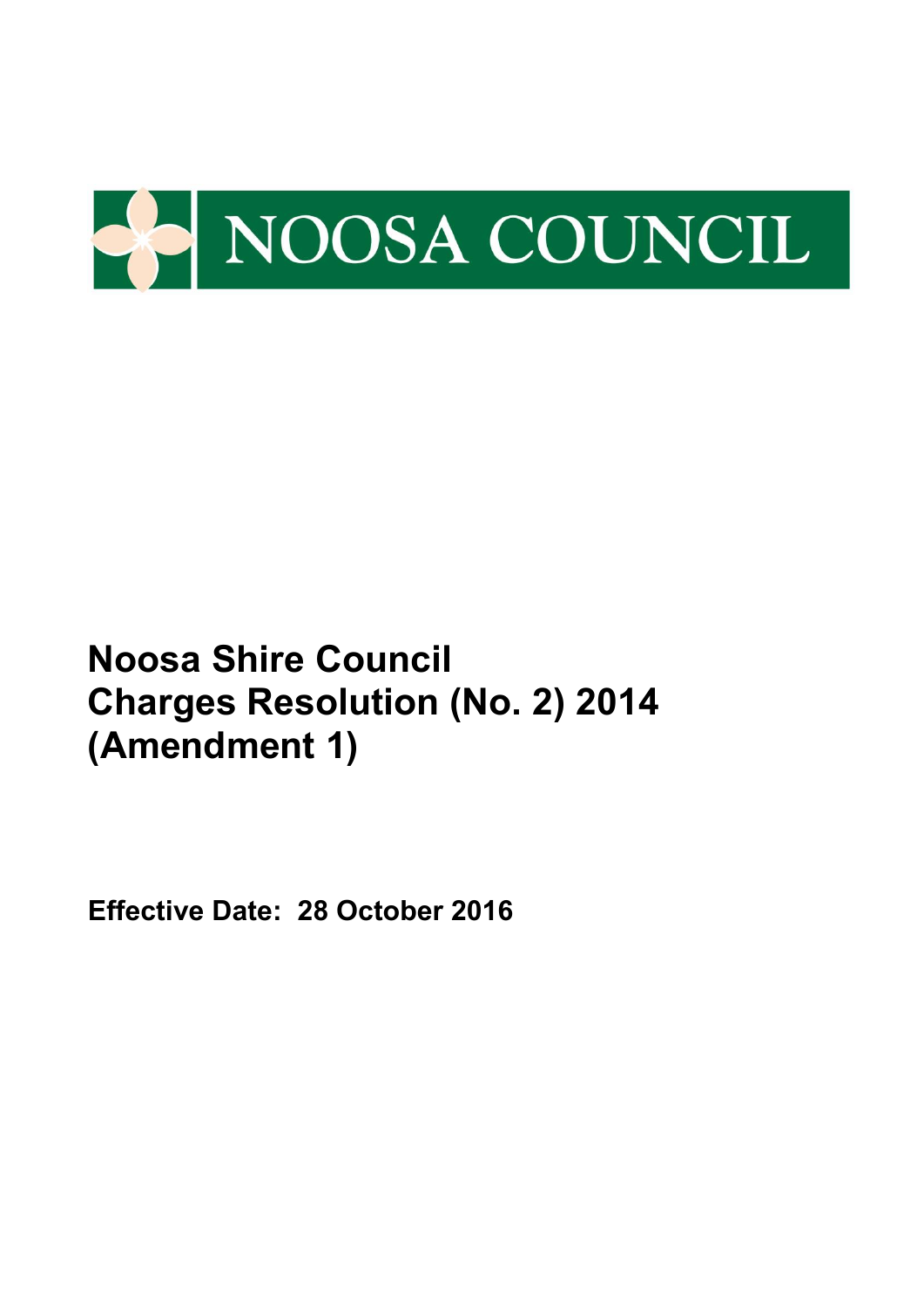## **Noosa Shire Council Charges Resolution (No. 2) 2014**

## **Contents**

|        |       |                                                                                                  | Page                   |  |  |  |  |
|--------|-------|--------------------------------------------------------------------------------------------------|------------------------|--|--|--|--|
| Part 1 |       |                                                                                                  |                        |  |  |  |  |
| 1.     |       |                                                                                                  | $\boldsymbol{\Lambda}$ |  |  |  |  |
|        | 1.1   | <b>Short title</b>                                                                               | 4                      |  |  |  |  |
|        | $1.2$ | <b>Sustainable Planning Act 2009</b>                                                             | 4                      |  |  |  |  |
|        | 1.3   | <b>Effect</b>                                                                                    | 4                      |  |  |  |  |
|        | 1.4   | <b>Purpose of the resolution</b>                                                                 | 4                      |  |  |  |  |
|        | 1.5   | Interpretation                                                                                   | 4                      |  |  |  |  |
| 2.     |       |                                                                                                  |                        |  |  |  |  |
|        | 2.1   | <b>Purpose</b>                                                                                   | $\overline{7}$         |  |  |  |  |
|        | 2.2   | Effect of the infrastructure State planning regulatory provision in the local<br>government area | $\overline{7}$         |  |  |  |  |
|        | 2.3   | Application of the resolution to the local government area                                       | 8                      |  |  |  |  |
|        | 2.4   | Application to particular development                                                            | 8                      |  |  |  |  |
|        | 2.5   | <b>Categorisation of uses to development classes</b>                                             | 8                      |  |  |  |  |
| 3.     |       |                                                                                                  |                        |  |  |  |  |
|        | 3.1   | <b>Purpose</b>                                                                                   | 8                      |  |  |  |  |
|        | 3.2   | Development inconsistent with assumptions about future development                               | 8                      |  |  |  |  |
| 4.     |       |                                                                                                  |                        |  |  |  |  |
|        | 4.1   | <b>Purpose</b>                                                                                   | 9                      |  |  |  |  |
|        | 4.2   | <b>Priority infrastructure area</b>                                                              | 9                      |  |  |  |  |
| Part 2 |       |                                                                                                  | 10                     |  |  |  |  |
| 5.     |       |                                                                                                  | 10                     |  |  |  |  |
|        | 5.1   | <b>Purpose</b>                                                                                   | 10                     |  |  |  |  |
|        | 5.2   | Schedule of works for trunk infrastructure                                                       | 10                     |  |  |  |  |
|        | 5.3   | Trunk infrastructure network systems and items                                                   | 10                     |  |  |  |  |
|        | 5.4   | Trunk infrastructure plans                                                                       | 10                     |  |  |  |  |
| 6.     |       |                                                                                                  | 10                     |  |  |  |  |
|        | 6.1   | <b>Purpose</b>                                                                                   | 10                     |  |  |  |  |
|        | 6.2   | Desired standards of service for trunk infrastructure                                            | 10                     |  |  |  |  |
| 7.     |       |                                                                                                  | 10                     |  |  |  |  |
|        | 7.1   | <b>Purpose</b>                                                                                   | 10                     |  |  |  |  |
|        | 7.2   | Establishment cost for a trunk infrastructure network                                            | 10                     |  |  |  |  |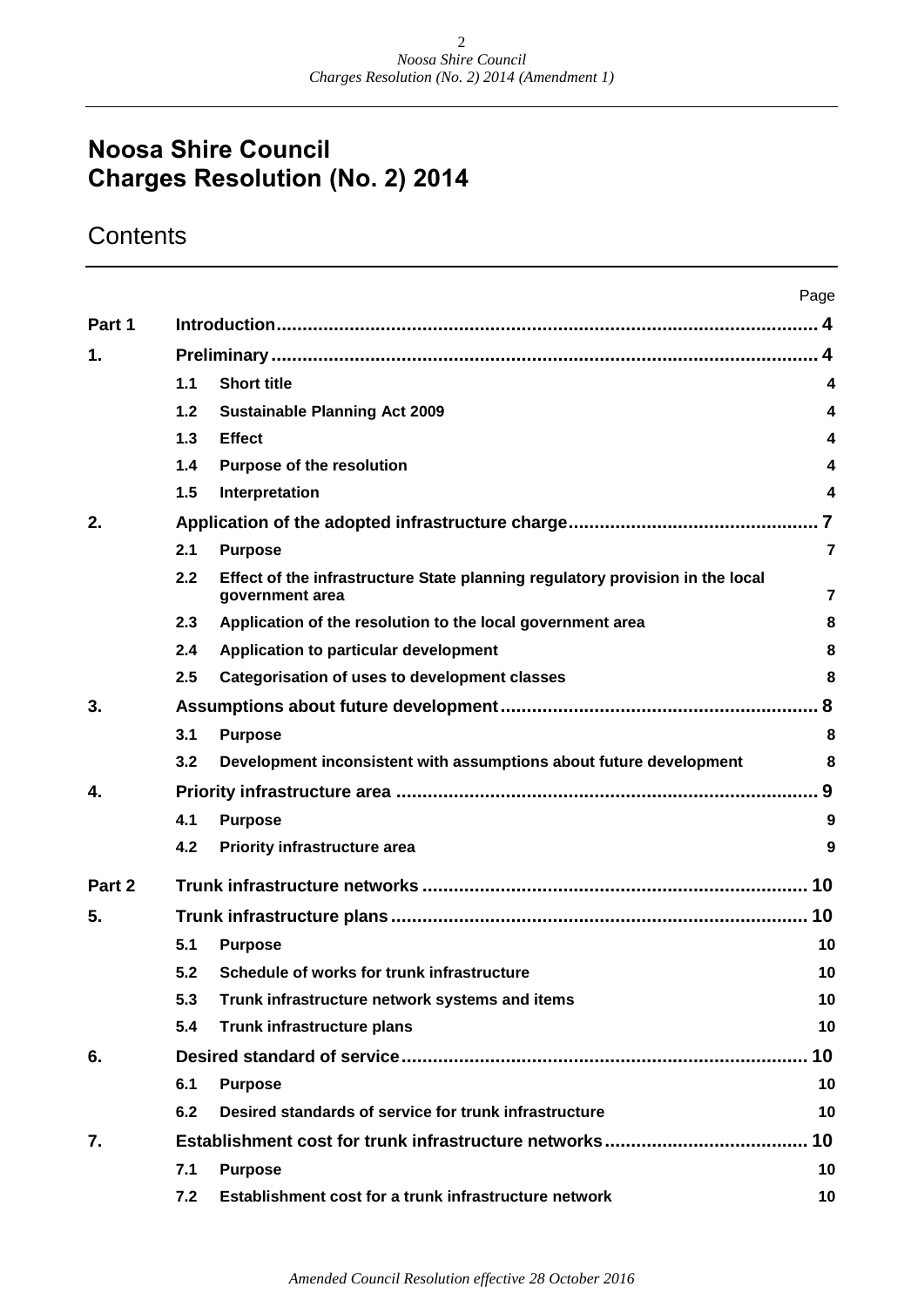| Part 3 |      |                                                                                                                      | 11 |  |  |  |  |
|--------|------|----------------------------------------------------------------------------------------------------------------------|----|--|--|--|--|
| 8.     |      |                                                                                                                      | 11 |  |  |  |  |
|        | 8.1  | <b>Purpose</b>                                                                                                       | 11 |  |  |  |  |
|        | 8.2  | <b>Calculation of levied charge</b>                                                                                  | 11 |  |  |  |  |
|        | 8.3  | <b>Adopted charge rate</b>                                                                                           | 12 |  |  |  |  |
|        | 8.4  | <b>Credit</b>                                                                                                        | 13 |  |  |  |  |
|        | 8.5  | Additional credit for past contribution or charge                                                                    | 14 |  |  |  |  |
| 9.     |      |                                                                                                                      | 14 |  |  |  |  |
|        | 9.1  | <b>Purpose</b>                                                                                                       | 14 |  |  |  |  |
|        | 9.2  | Subsidy for a levied charge                                                                                          | 14 |  |  |  |  |
|        | 9.3  | Time of payment of a levied charge                                                                                   | 14 |  |  |  |  |
|        | 9.4  | Alternatives to paying a levied charge                                                                               | 15 |  |  |  |  |
|        | 9.5  | Automatic increase provision of levied charge                                                                        | 15 |  |  |  |  |
| 10.    |      | Allocation of adopted infrastructure charge (breakup agreement)                                                      | 15 |  |  |  |  |
|        |      | 10.1 Purpose                                                                                                         | 15 |  |  |  |  |
|        |      | 10.2 Allocation of adopted infrastructure charge to the Council and the distributor-<br>retailer (breakup agreement) | 15 |  |  |  |  |
|        |      | 10.3 Allocation of levied charge to trunk infrastructure networks                                                    | 17 |  |  |  |  |
|        |      | 10.4 Schedule of Adopted Infrastructure Charges (breakup agreement)                                                  | 18 |  |  |  |  |
| Part 4 |      |                                                                                                                      | 24 |  |  |  |  |
| 11.    | 24   |                                                                                                                      |    |  |  |  |  |
|        | 11.1 | <b>Purpose</b>                                                                                                       | 24 |  |  |  |  |
|        |      | 11.2 Application of section                                                                                          | 24 |  |  |  |  |
|        |      | 11.3 Establishment cost for an infrastructure offset                                                                 | 24 |  |  |  |  |
|        |      | 11.4 Recalculation of establishment cost for an infrastructure offset                                                | 24 |  |  |  |  |
| 12.    |      |                                                                                                                      | 26 |  |  |  |  |
|        |      | 12.1 Purpose                                                                                                         | 26 |  |  |  |  |
|        |      | 12.2 Application of section                                                                                          | 27 |  |  |  |  |
|        |      | 12.3 Payment of a refund                                                                                             | 27 |  |  |  |  |
| 13.    |      |                                                                                                                      | 27 |  |  |  |  |
|        | 13.1 | <b>Purpose</b>                                                                                                       | 27 |  |  |  |  |
|        |      | 13.2 Application of section                                                                                          | 27 |  |  |  |  |
|        |      | 13.3 Conversion application process                                                                                  | 28 |  |  |  |  |
|        |      | 13.4 Notice of decision                                                                                              | 28 |  |  |  |  |
|        |      | 13.5 Effect of conversion application decision                                                                       | 28 |  |  |  |  |
|        |      | 13.6 Criteria for deciding a conversion application                                                                  | 28 |  |  |  |  |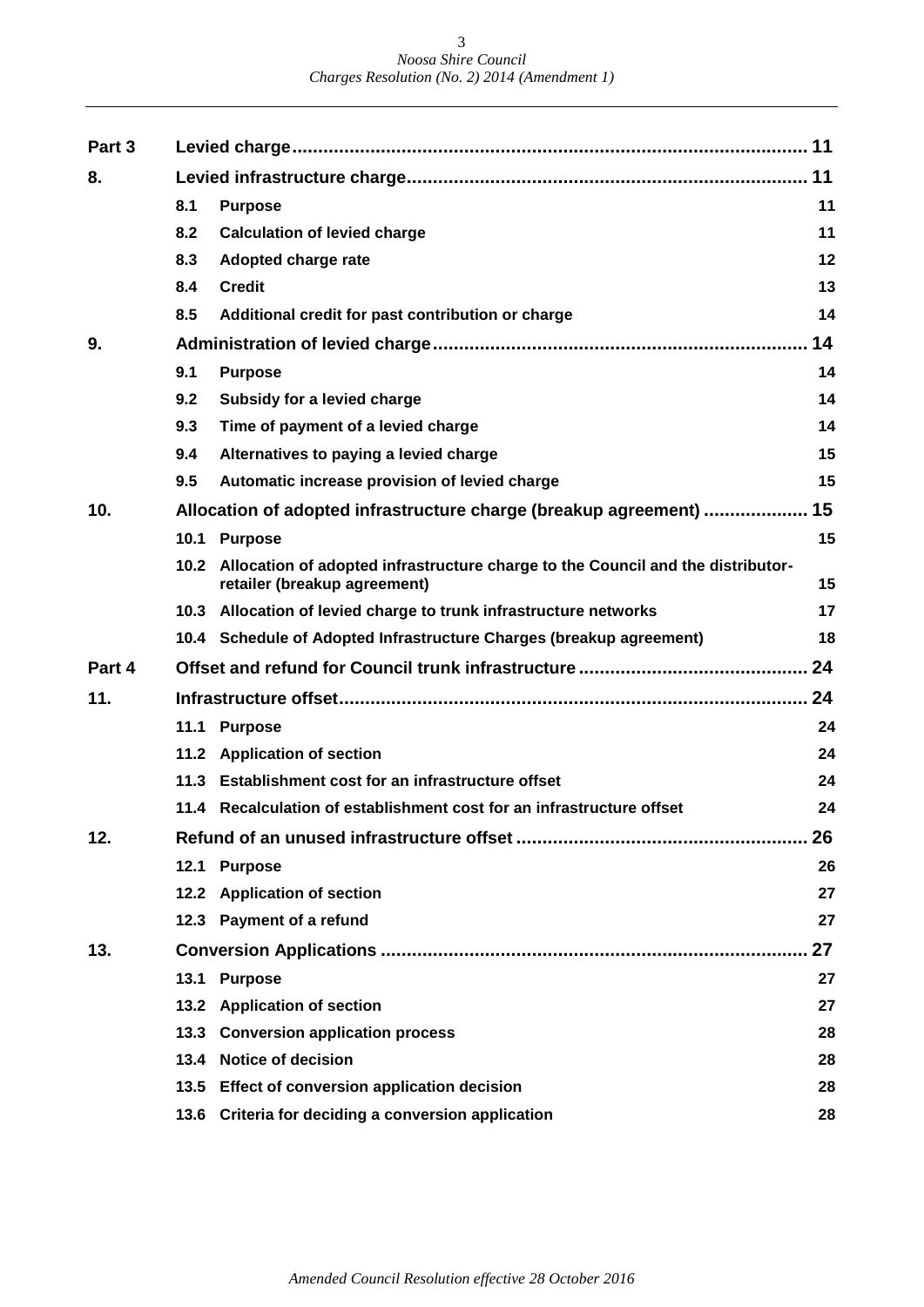## <span id="page-3-0"></span>**Part 1 Introduction**

## <span id="page-3-1"></span>**1. Preliminary**

#### <span id="page-3-2"></span>**1.1 Short title**

The charges resolution may be cited as *Noosa Shire Council Charges Resolution (No. 2) 2014 (Amendment 1)*.

#### <span id="page-3-3"></span>**1.2 Sustainable Planning Act 2009**

- (1) The resolution is made pursuant to section 630 of the *Sustainable Planning Act 2009*.
- (2) The resolution is to be read in conjunction with the following:
	- (a) the State planning regulatory provision (adopted charges);
	- (b) the applicable local planning instrument.
- (3) The resolution is attached to but does not form part of the applicable local planning instrument.

#### <span id="page-3-4"></span>**1.3 Effect**

The amended resolution has effect from 28 October 2016

#### <span id="page-3-5"></span>**1.4 Purpose of the resolution**

The purpose of the resolution is to assist with the implementation of the applicable local planning instrument by stating the following:

- (a) an adopted infrastructure charge for determining the levied charge for funding part of the establishment cost of the following trunk infrastructure networks:
	- (i) transport network;
	- (ii) public parks and land for community facilities network;
	- (iii) stormwater network;
	- (iv) water supply network;
	- (v) sewerage network;
- (b) stating other matters relevant to the adopted infrastructure charge.

#### <span id="page-3-6"></span>**1.5 Interpretation**

(1) In this resolution: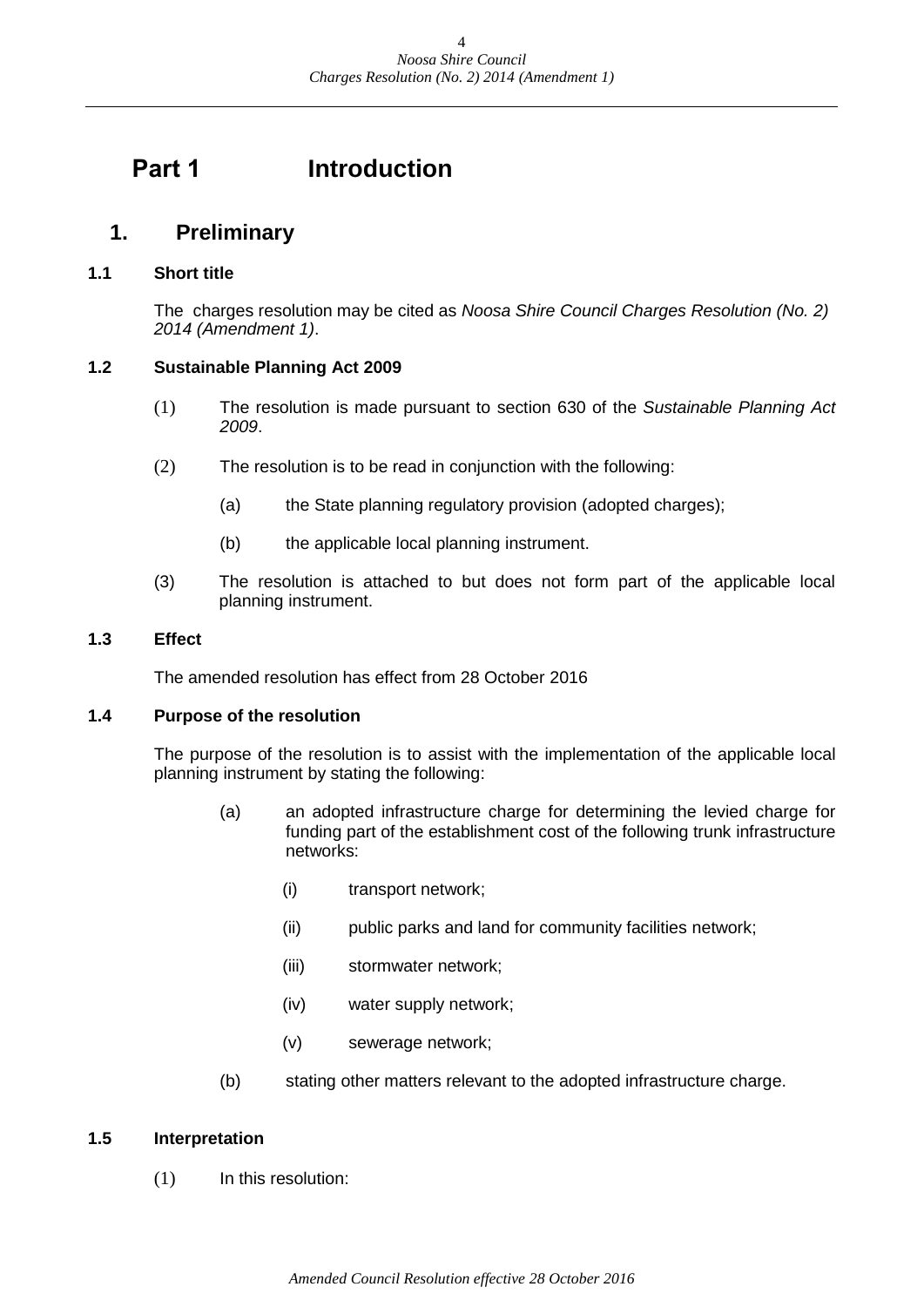*adopted charge rate* means the charge to be applied for the purpose of calculating a levied charge as stated in section 8.3 (Adopted charge rate).

*applicable local planning instrument* means *The Noosa Plan planning scheme*.

*base date* means the date being:

- (a) 1 July 2014 applying to the adopted charge rates.
- (b) The date stated in the LGIP for estimates of the establishment costs for the local government's trunk infrastructure networks;
- (c) The date stated in the Netserve Plan for estimates of the establishment costs for the distributor-retailer's trunk infrastructure networks.

*bedroom* means an area of a building or structure which:

- (a) is used, designed or intended for use for sleeping (but excludes a lounge room, dining room, living room, kitchen, water closet, bathroom, laundry, garage or plant room); or
- (b) other habitable rooms that can be used for sleeping such as a den, library, study, loft, media or home entertainment room, library, family or rumpus room or other similar space. (Non-habitable rooms will not be considered in the calculation of infrastructure charges)

*breakup agreement* means the agreement between the local government and the distributor-retailer determining the proportion of the maximum adopted charges to apply to each entity.

*charges resolution* see SPA section 630(1).

*consumer price index* means the Consumer Price Index: All Groups Index for Brisbane available from the Australian Bureau of Statistics.

*Council* means Noosa Shire Council.

*credit* means the amount to be applied for the purpose of calculating an adopted infrastructure charge which takes into account the existing usage of the trunk infrastructure networks by the premises on or in relation to which development is carried out as calculated in section 8.4 (Credit).

*distributor-retailer* means the Northern SEQ Distributor-Retailer Authority (trading as Unitywater).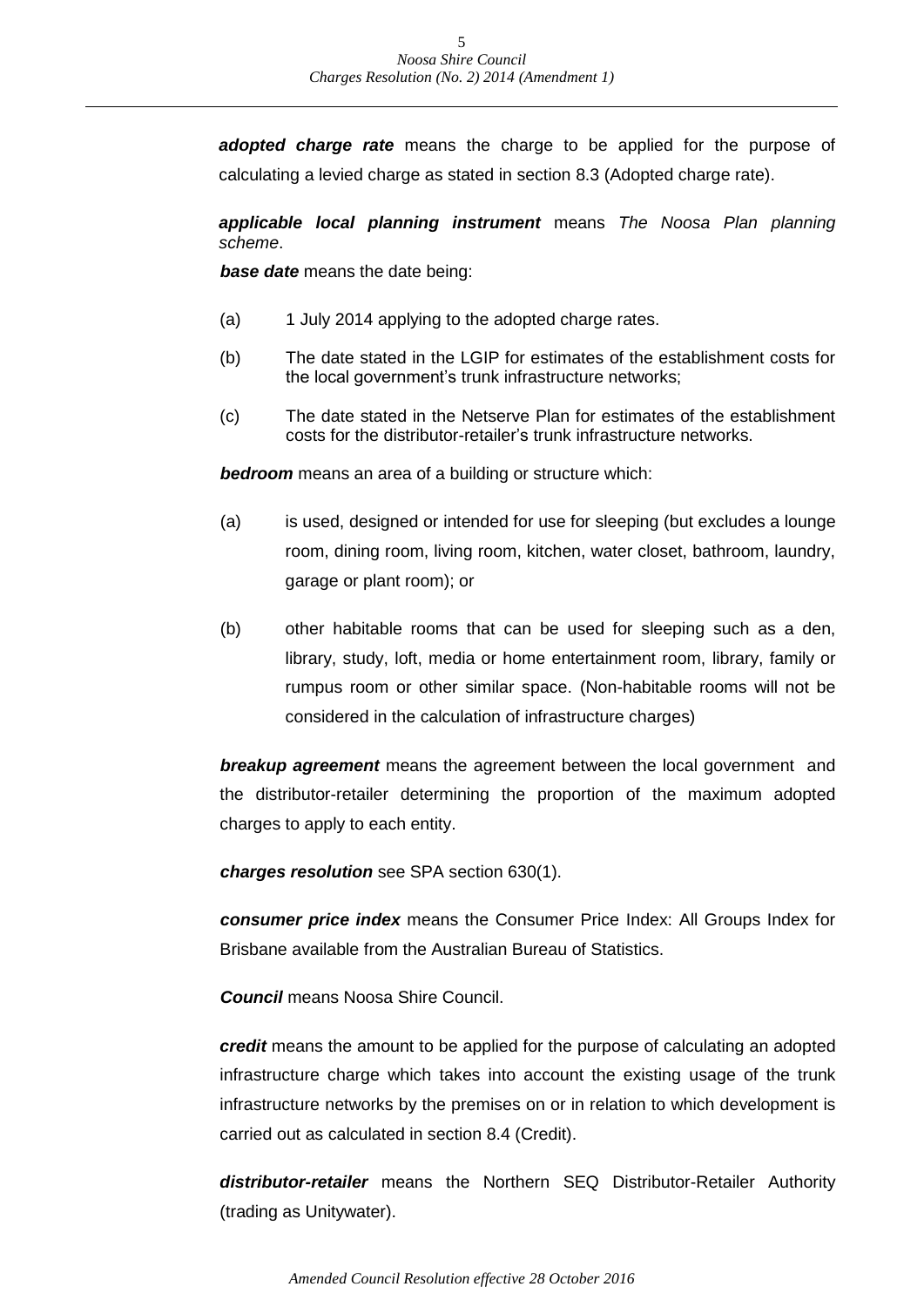*dwelling unit* means habitable rooms and other spaces used or intended for use as one self-contained residential unit, comprising at least bathroom, toilet and kitchen facilities as well as other living and sleeping space to accommodate one or more persons.

*establishment cost* see schedule 3 (Dictionary) of the *Sustainable Planning Act 2009*.

*gross floor area (GFA)* means the sum of the floor areas (inclusive of all walls, columns and balconies, whether roofed or not) of all stories of every building located on a site, excluding the areas (if any) used for building services, a ground floor public lobby, a public mall in a shopping centre, and areas associated with the parking, loading and manoeuvring of motor vehicles.

*habitable room* (as defined in The Noosa Plan) means any room of a dwelling unit or accommodation unit other than a bathroom, laundry, toilet, pantry, walk-in wardrobe, corridor, stair, lobby, photographic darkroom, clothes drying room and other space of a specialised nature occupied neither frequently nor for extended periods.

*impervious area* means the area of the premises that is impervious to rainfall. This includes all roofed, decked, paved, concreted, bitumen or other type of sealed areas.

*lawful use* see schedule 3 (Dictionary) of the *Sustainable Planning Act 2009*.

*levied charge* means a charge for trunk infrastructure for which the State planning regulatory provision applies, calculated under the resolution and in accordance with the relevant legislation.

*Netserv plan* means the distributor-retailer's plan and its service about its water and wastewater networks as required by the South-East Queensland Water (Distribution and Retail Restructuring) Act 2009.

*Local government infrastructure plan (LGIP)* means the local government infrastructure plan for the specified local government planning scheme as required by Section 627 & 982 of SPA. A PIP is taken to be a LGIP under Section 976A & 982 of SPA.

*Local planning instrument* means the: The Noosa Plan planning scheme.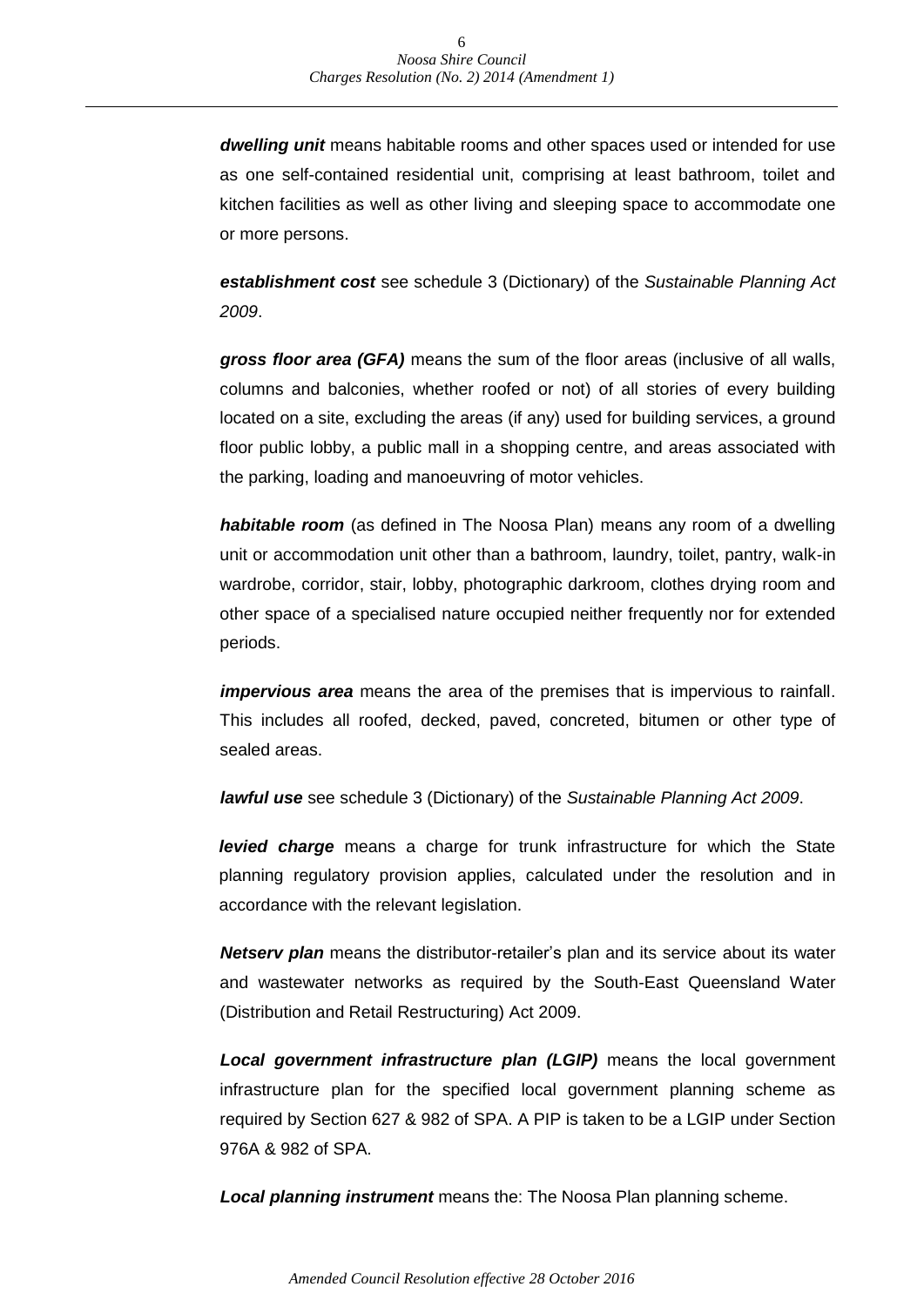*planned date* means the date scheduled for the provision of trunk infrastructure stated in the schedule of works for trunk infrastructure referenced in the LGIP.

*prescribed form* means a form prescribed by the Council.

*priority infrastructure area* see section 4.2 (Priority infrastructure area).

*priority infrastructure plan (PIP)* means the priority infrastructure plan dated 16 September 2013 and contained in Part 15 of The Noosa Plan, planning scheme as required under the former Section 627 and defined in Schedule 3 of the unamended SPA. A PIP is taken to be an LGIP under Section 976A & 982 of the amended SPA.

*SPA* means the *Sustainable Planning Act 2009*.

*State planning regulatory provision* means the *State planning regulatory provision (adopted charges) 2012* made under SPA.

- (2) A term defined in the *Sustainable Planning Act 2009* which is used in the resolution has the meaning given in the *Sustainable Planning Act 2009*.
- (3) If a term is not defined in the resolution or the *Sustainable Planning Act 2009* the term is to, subject to section 14A (Interpretation best achieving Act's purpose) of the *Acts Interpretation Act 1954*, have the meaning assigned to it by the edition of the Macquarie Dictionary that is current at the commencement date.

## <span id="page-6-0"></span>**2. Application of the adopted infrastructure charge**

#### <span id="page-6-1"></span>**2.1 Purpose**

Section 2 states the following:

- (a) that the infrastructure State planning regulatory provision has effect in the local government area;
- (b) that the resolution is intended to apply to development in the local government area;
- (c) that the resolution applies to particular development;
- (d) the categorisation of uses under an applicable local planning instrument to development classes under the infrastructure State planning regulatory provision.

#### <span id="page-6-2"></span>**2.2 Effect of the infrastructure State planning regulatory provision in the local government area**

The infrastructure State planning regulatory provision applies to all of the local government area.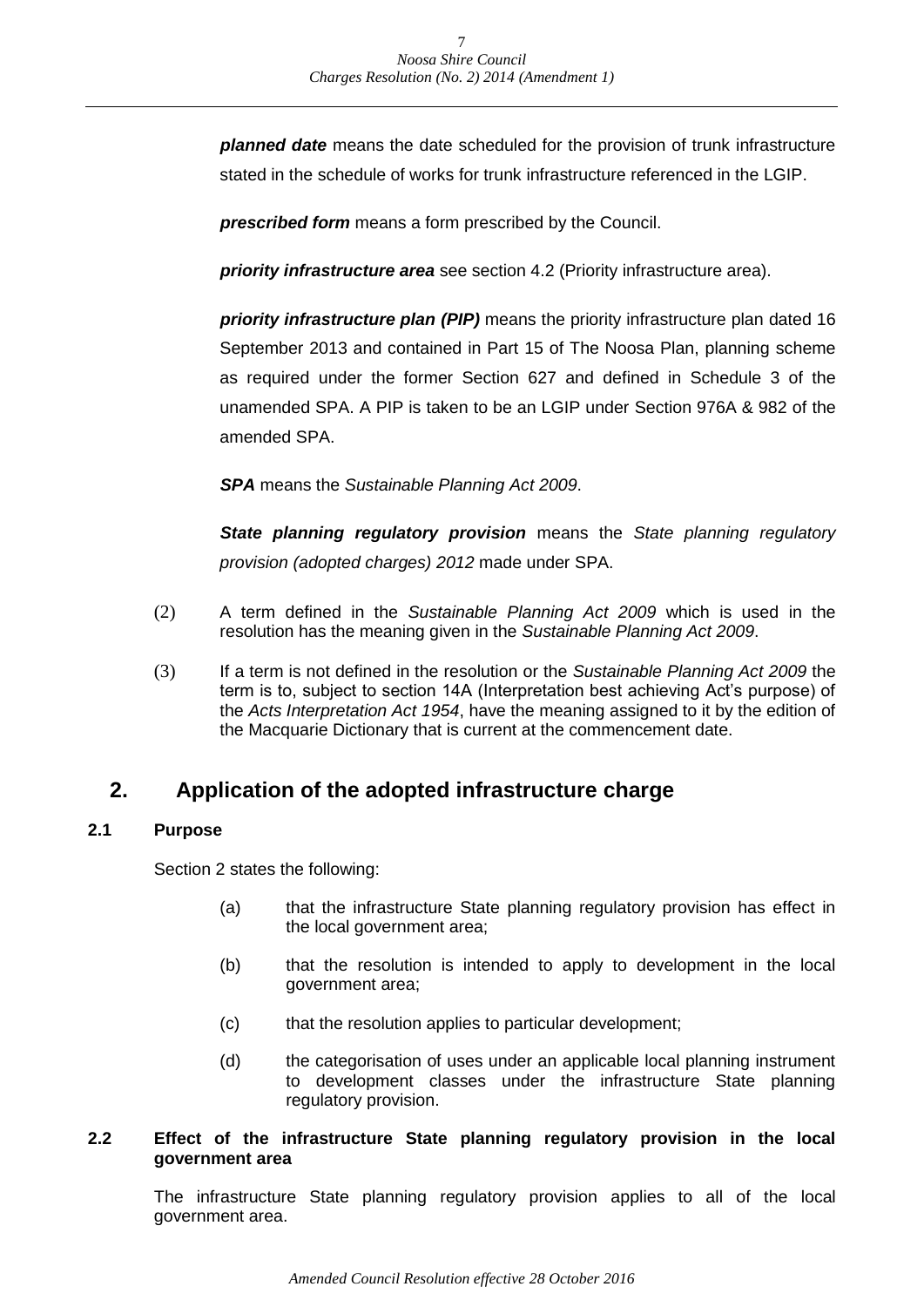#### <span id="page-7-0"></span>**2.3 Application of the resolution to the local government area**

The resolution applies to all development in the local government area.

#### <span id="page-7-1"></span>**2.4 Application to particular development**

The Council may levy an infrastructure charge on the following development:

- (a) a reconfiguring a lot;
- (b) a material change of use of premises;
- (c) the carrying out of building work.

#### <span id="page-7-2"></span>**2.5 Categorisation of uses to development classes**

- (1) A use under an applicable local planning instrument as stated in column 1 of Table 10.3 (Schedule of adopted charges) is included within the infrastructure State planning regulatory provision development class stated in column 2 of Table 10.3 (Schedule of adopted charges).
- (2) The Council and the distributor-retailer are to allocate a use not otherwise stated under subsection (1) to an applicable development class based on an assessment of use and demand.

### <span id="page-7-3"></span>**3. Assumptions about future development**

#### <span id="page-7-4"></span>**3.1 Purpose**

Section 3 states the assumptions about the type, scale, location and timing of future development for the purpose of the following:

- (a) code assessment under section 313(2)(f) (Code assessment—generally) of the *Sustainable Planning Act 2009*;
- (b) impact assessment under section 314(2)(k) (Impact assessment generally) of the *Sustainable Planning Act 2009*.

#### <span id="page-7-5"></span>**3.2 Development inconsistent with assumptions about future development**

Development is inconsistent with the assumptions about:

- (a) the type of development, if the type of development of the premises is not consistent with the type of development for the area in which the premises is located as identified in the applicable local planning instrument and the LGIP; or
- (b) the scale of the development, if the demand of the development of the premises exceeds the planned demand for the development of premises as referenced in the LGIP; or
- (c) the location of development, if the development is located outside the priority infrastructure area as referenced in section 4.2 (Priority Infrastructure Area); or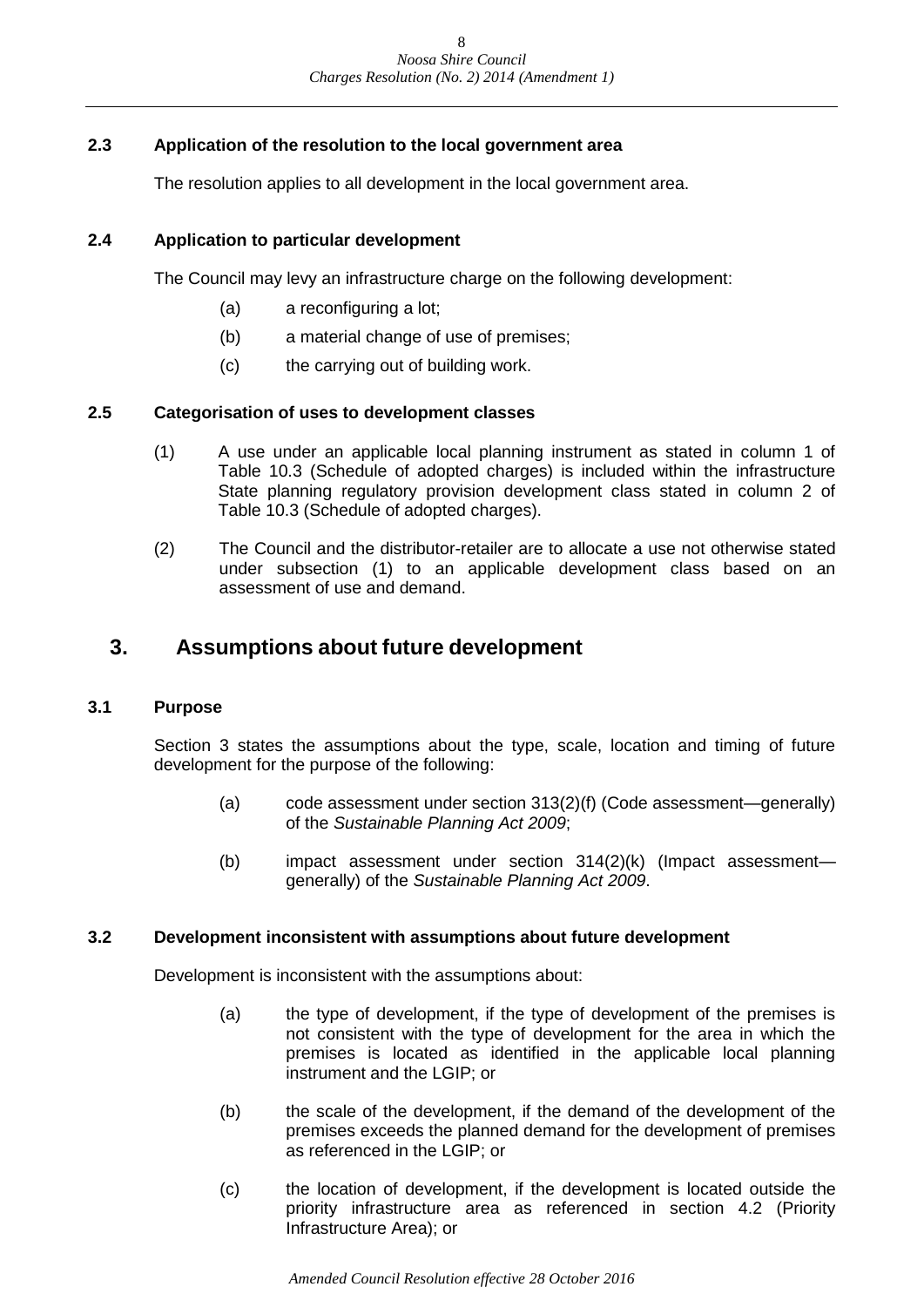(d) the timing of development, if the development results in trunk infrastructure being supplied earlier than planned for in the schedule of works for trunk infrastructure in the LGIP.

## <span id="page-8-0"></span>**4. Priority infrastructure area**

#### <span id="page-8-1"></span>**4.1 Purpose**

Section 4 states the priority infrastructure area for the Council.

#### <span id="page-8-2"></span>**4.2 Priority infrastructure area**

The priority infrastructure area is identified in the LGIP .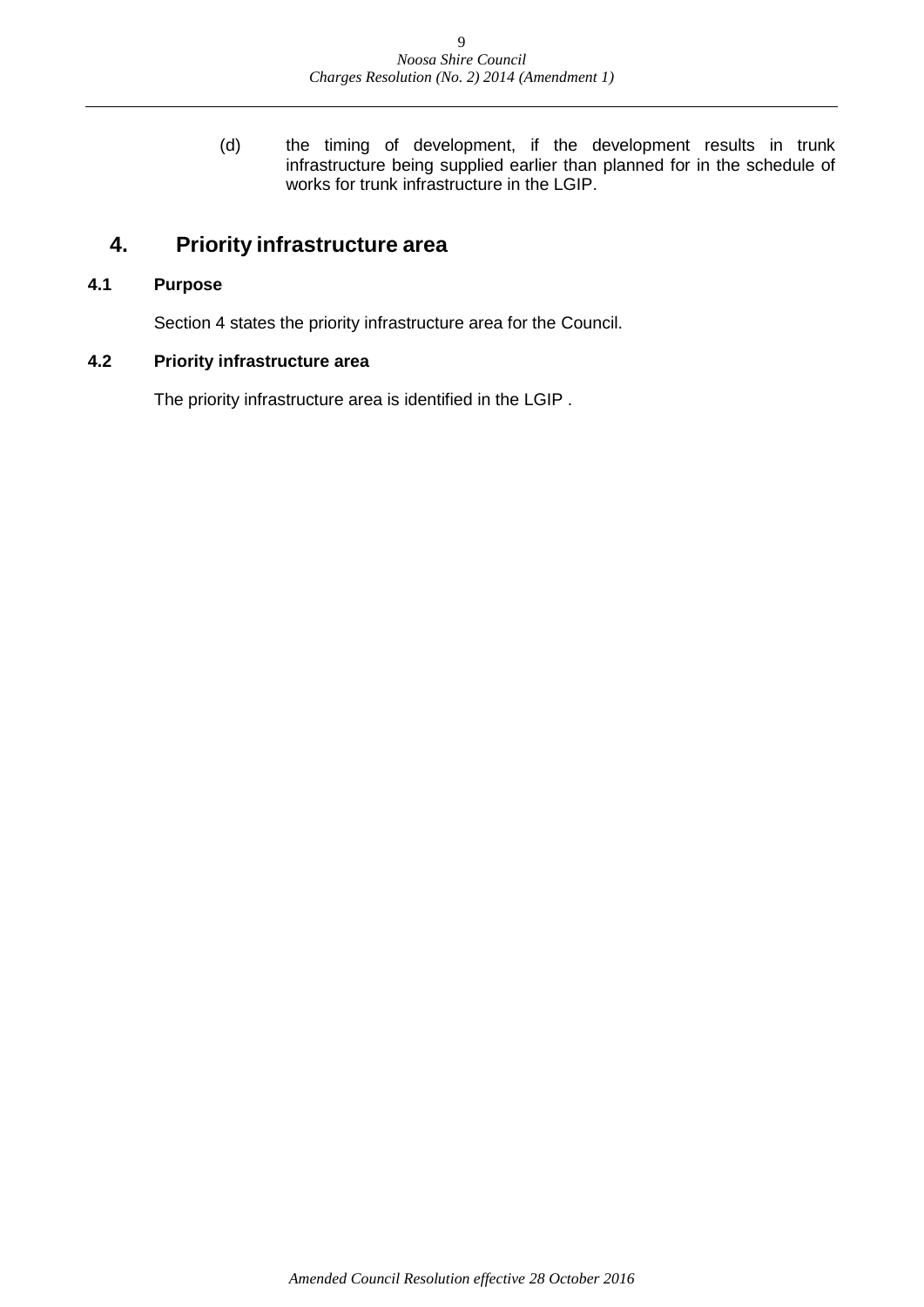## <span id="page-9-0"></span>**Part 2 Trunk infrastructure networks**

### <span id="page-9-1"></span>**5. Trunk infrastructure plans**

#### <span id="page-9-2"></span>**5.1 Purpose**

Section 5 states the trunk infrastructure networks to be funded in part by the levied infrastructure charge.

#### <span id="page-9-3"></span>**5.2 Schedule of works for trunk infrastructure**

The trunk infrastructure networks comprise the land and works for trunk infrastructure detailed in the LGIP and Netserv Plan.

#### <span id="page-9-4"></span>**5.3 Trunk infrastructure network systems and items**

The trunk infrastructure networks identified in the schedule of works for trunk infrastructure include the systems and items detailed in the LGIP and Netserv Plan.

#### <span id="page-9-5"></span>**5.4 Trunk infrastructure plans**

The trunk infrastructure networks identified in the schedule of works for trunk infrastructure are conceptually identified in the trunk infrastructure plans detailed in the LGIP and Netserv Plan.

### <span id="page-9-6"></span>**6. Desired standard of service**

#### <span id="page-9-7"></span>**6.1 Purpose**

Section 6 states the desired standard of service which is the standard guiding the delivery of a trunk infrastructure network.

#### <span id="page-9-8"></span>**6.2 Desired standards of service for trunk infrastructure**

The desired standard of service for each infrastructure network is detailed in the LGIP and Netserv Plan.

## <span id="page-9-9"></span>**7. Establishment cost for trunk infrastructure networks**

#### <span id="page-9-10"></span>**7.1 Purpose**

Section 7 states the establishment cost for an identified trunk infrastructure network.

#### <span id="page-9-11"></span>**7.2 Establishment cost for a trunk infrastructure network**

The establishment cost for the trunk infrastructure networks are detailed in the LGIP and Netserv Plan.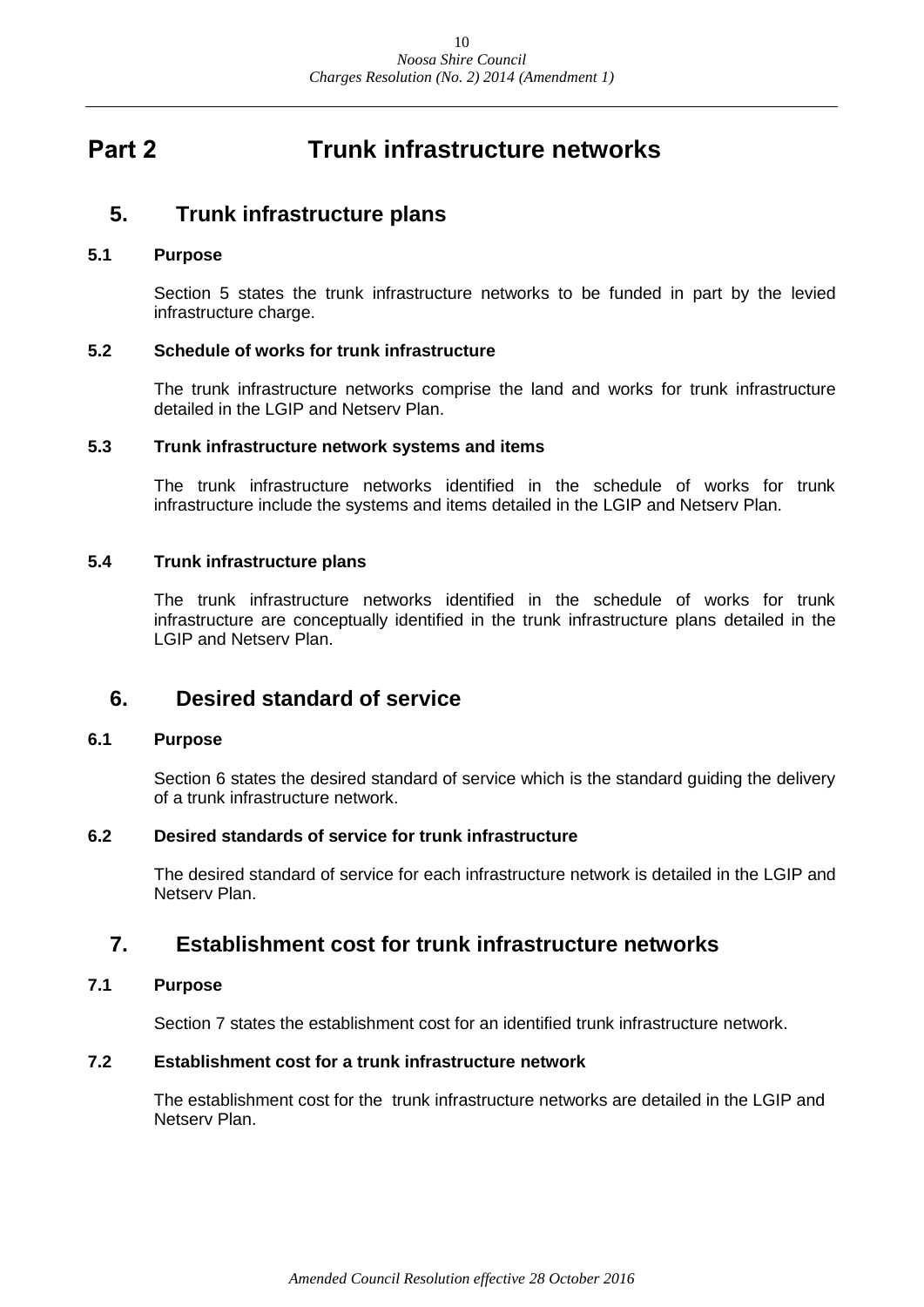## <span id="page-10-0"></span>**Part 3 Levied charge**

## <span id="page-10-1"></span>**8. Levied infrastructure charge**

#### <span id="page-10-2"></span>**8.1 Purpose**

Section 8 states the calculation of the infrastructure charge to be levied by the following:

- (a) the Council under Chapter 8 Subdivision 3 of the *Sustainable Planning Act 2009* for the transport, public parks & land for community purposes and stormwater networks in accordance with the breakup agreement;
- (b) the distributor-retailer under the South-East Queensland Water (Distribution and Retail Restructuring) Act 2009 for the sewerage and water supply networks in accordance with the breakup agreement.

#### <span id="page-10-3"></span>**8.2 Calculation of levied charge**

Infrastructure charges are calculated and levied separately by the Council and distributerretailer in accordance with the charges breakup agreement and relevant legislation.

(1) An infrastructure charge that may be levied for reconfiguring a lot is calculated as follows:

 $LC_{ROL} = (AC_{ROL} \times Q_{ROL}) - C$ 

Where:

- $LC_{\text{ROL}}$  is the infrastructure charge levied for reconfiguring a lot.
- $AC_{ROL}$  is the adopted charge rate for reconfiguring a lot stated in section 8.3 (Adopted charge rate).
- $Q_{\text{ROI}}$  is the total no of lots.
- C is the credit stated in section 8.4 (Credit).

Note:

- (a) for residential lot reconfiguration, the adopted infrastructure charge is apportioned across all networks;
- (b) for non-residential lot reconfiguration, the adopted infrastructure charge apportionment excludes the stormwater charge component. The stormwater charge will be calculated and issued on a subsequent material change of use or building work approval when the impervious area is able to be determined.
- (2) An infrastructure charge that may be levied for a material change of use or building work for residential development is calculated as follows:

 $LC_R = (Sum(AC_R \times Q_R)$  for each defined use) – C

Where: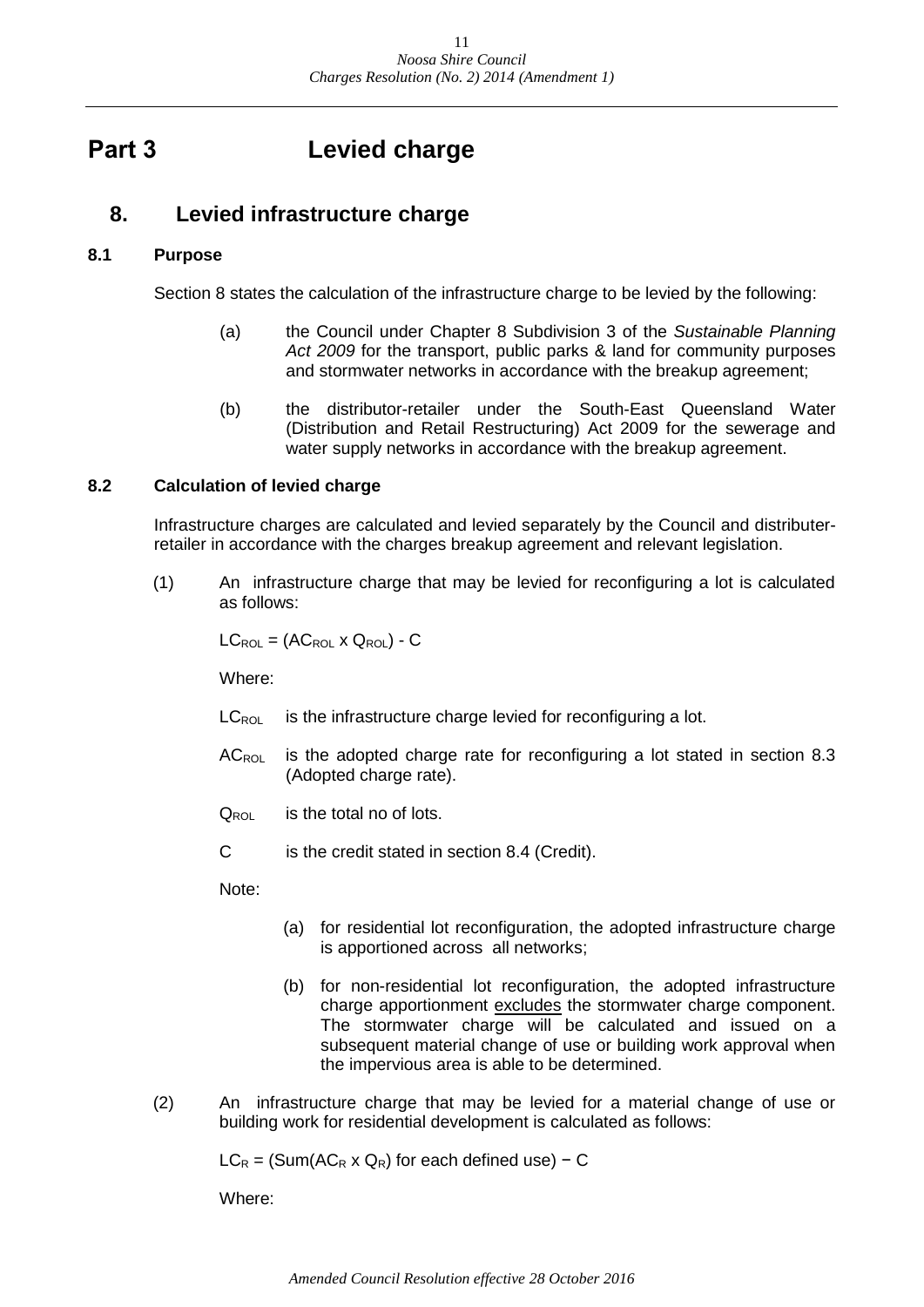- $LC_R$  is the infrastructure charge that may be levied for a material change of use or building work for residential development.
- $AC<sub>R</sub>$  is the adopted charge rate for each defined use for a material change of use or building work for residential development stated in section 8.3 (Adopted charge rate).
- $Q_R$  is the residential quantity for each defined use.
- C is the credit stated in section 8.4 (Credit).
- (3) An infrastructure charge that may be levied for a material change of use or building work for non-residential development is calculated as follows:

 $LC = LC_{NR} + LC_{SW}$ 

Where:

LC is the infrastructure charge that may be levied for the total development

 $LC_{NR}$  = (Sum of (AC<sub>4</sub> x Q<sub>4</sub>) for each defined use) – C<sub>4</sub>

 $LC_{SW} = (AC_{SW} \times Q_{SW}) - C_{SW}$ 

- $LC<sub>NR</sub>$  is the infrastructure charge that may be levied for a material change of use or building work for non-residential development for the transport, public parks and land for community facilities, water supply and sewerage networks.
- LC<sub>SW</sub> is the levied charge for a material change of use or building work for non-residential development for the stormwater network.
- $AC<sub>4</sub>$  is the adopted charge rate for each defined use for a material change of use or building work for non-residential development stated in section 8.3 (Adopted charge rate) for the transport, public parks and land for community facilities, water supply and sewerage networks.
- $AC<sub>SW</sub>$  is the adopted charge rate for a material change of use or building work for non-residential development stated in section 8.3 (Adopted charge rate) for the stormwater network.
- $Q_4$  is the non-residential quantity for each defined use.
- $Q_{SW}$  is the impervious area of the development.
- C<sup>4</sup> is the credit stated in section 8.4 (Credit) for the transport, public parks and land for community facilities, water supply and sewerage networks.
- $C_{\text{SW}}$  is the credit stated in section 8.4 (Credit) for the stormwater network.
- (4) An infrastructure charge is only levied if the calculation in sub-sections (1), (2) and (3) results in an amount greater than \$zero (i.e. no refund applies should the calculated charge result in a negative amount).

#### <span id="page-11-0"></span>**8.3 Adopted charge rate**

The adopted charge rate for: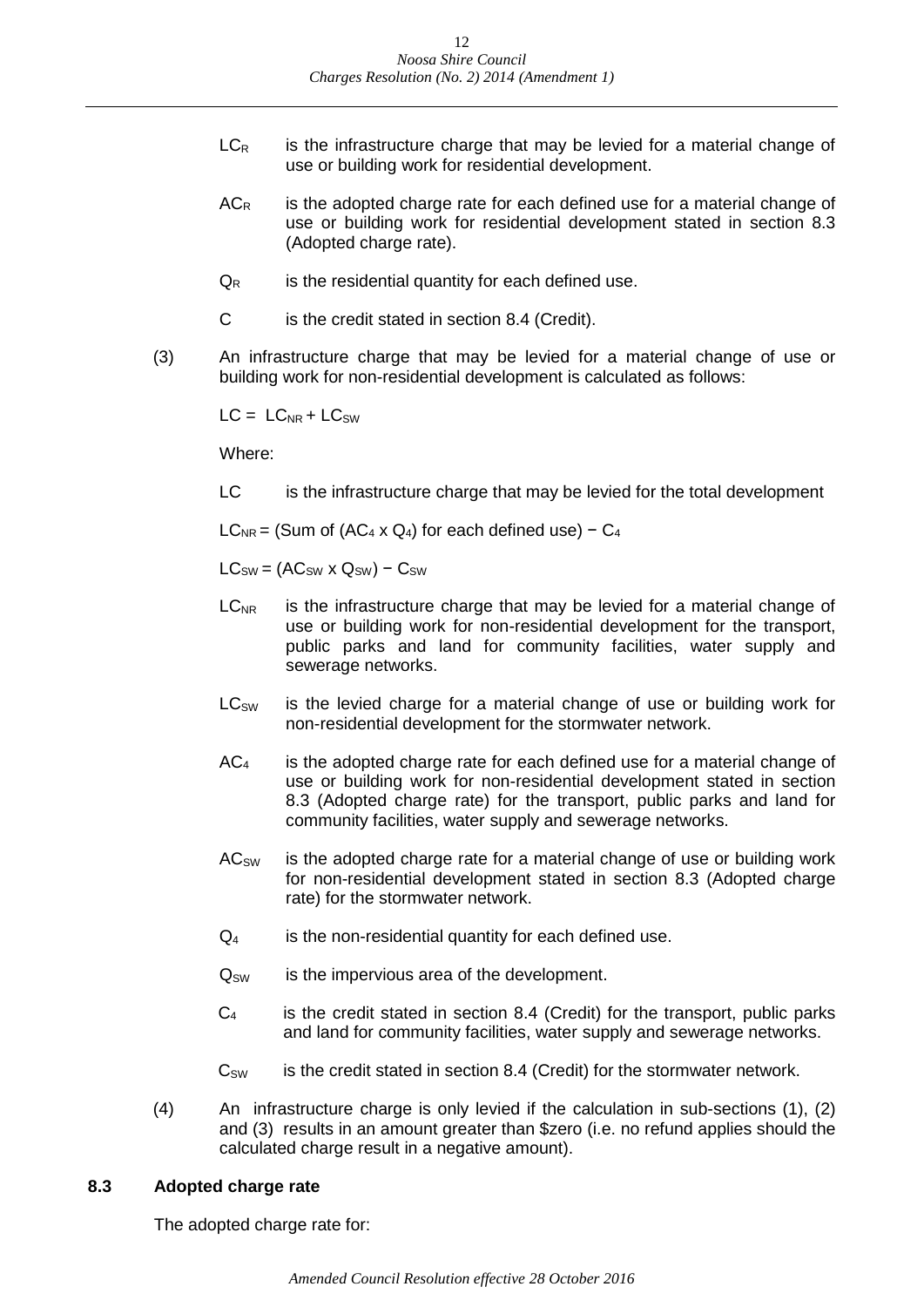- (a) reconfiguring a lot, is the amount stated for Residential (3 or more bedroom dwelling unit) in Table 10.3 (Schedule of adopted charges);
- (b) a material change of use or building work for:
	- (i) residential development, is stated in Table 10.3 (Schedule of adopted charges);
	- (ii) non-residential development other than special uses, is stated in Table 10.3 (Schedule of adopted charges), which comprises the following:
		- (A) the adopted charge rate for the transport, public parks and land for community facilities, water and sewerage networks; and
		- (B) the adopted charge rate for the stormwater network;
	- (iii) non-residential development being special uses or other development not otherwise identified in paragraphs (i) or (ii):
		- (A) the adopted charge rate for the transport, public parks and land for community facilities, water supply and sewerage networks, is the charge for the charge category that the local government determines should apply for the use at the time of assessment; and
		- (B) the adopted charge rate for the stormwater network

#### <span id="page-12-0"></span>**8.4 Credit**

The credit for the premises is an amount which is the greater of the following:

- (a) the amount of an adopted infrastructure charge previously paid for the development of the premises;
- (b) where the premises is subject to an existing lawful use or previous lawful use no longer taking place for:
	- (i) residential development, the amount stated for an adopted charge in Table 10.3 (Schedule of adopted charges) for the lawful use;
	- (ii) non-residential development other than special uses, the amount stated for an adopted charge in Table 10.3 (Schedule of adopted charges) for the lawful use;
	- (iii) non-residential development being special uses or other development not otherwise identified in paragraphs (i) or (ii), the amount for the charge category that the local government determines should apply for the use;

The onus remains with the applicant to provide full details and evidence as to the extent and lawfulness of any claim for a credit for a previous use no longer taking place.

(c) where the premises is not subject to an existing or previous lawful use: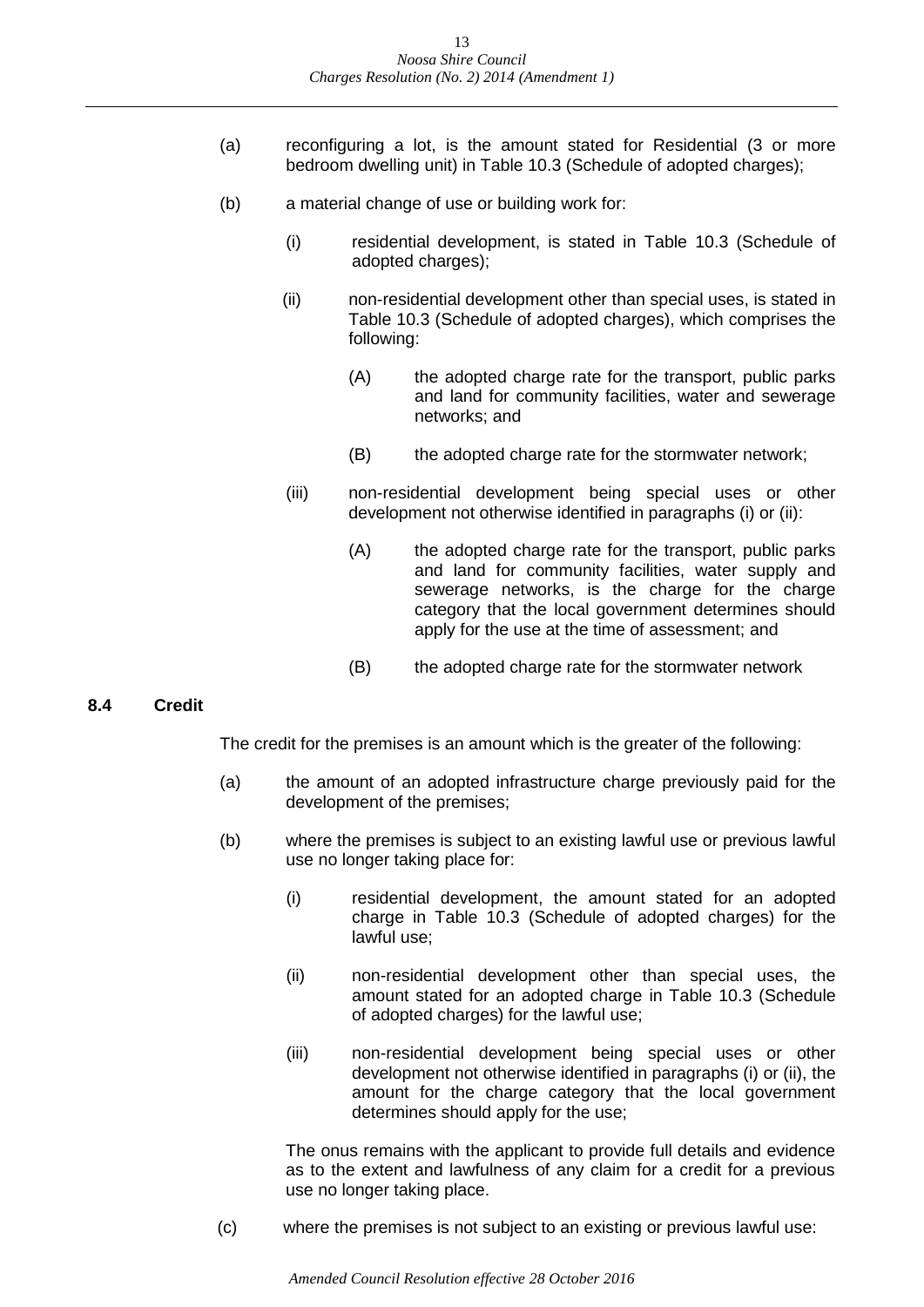- (i) for residential development, the amount applicable for a residential lot stated for Residential (3 or more bedroom dwelling unit) in Table 10.3 (Schedule of adopted charges) applicable to a single residential lot provided the lot is capable of having a dwelling house built on the lot in compliance the planning scheme requirements;
- (ii) for non-residential development, no credit applies;

#### <span id="page-13-0"></span>**8.5 Additional credit for past contribution or charge**

For a past contribution and or charge that has been paid for a particular network under a previous charging regime that exceeds the network component of the credit applied under section 8.4 (Credit) an "additional credit" against the adopted charge for the particular network will be recognised. The amount of the credit will be determined by converting the previous payment to an equivalent adopted charge as determined by Council and only relates to the amount over and above the standard credit applied under section 8.4 (credit).

The amount of the credit will not be more than the adopted charge amount apportioned for that network. The onus remains with the applicant to provide full details and evidence of any payments of contributions and or charges under a previous charging regime.

## <span id="page-13-1"></span>**9. Administration of levied charge**

#### <span id="page-13-2"></span>**9.1 Purpose**

Section 9 states how an infrastructure charge levied by the Council is to be administered.

#### <span id="page-13-3"></span>**9.2 Subsidy for a levied charge**

The Council's policy statement in respect of a subsidy for a levied infrastructure charge is stated in *Council Policy Document - Infrastructure Charges Rebates for Community Organisations* in effect at the time of levying the infrastructure charge.

#### <span id="page-13-4"></span>**9.3 Time of payment of a levied charge**

A levied infrastructure charge is payable in accordance with the Sustainable Planning Act 2009 at the following time:

- (a) if the charge applies to reconfiguring a lot that is assessable development or development requiring compliance assessment―before the Council approves the plan of subdivision for the reconfiguration;
- (b) if the charge applies to building work that is assessable development or development requiring compliance assessment― before the certificate of classification or final inspection certificate for the building work is given.
- (c) if the charge applies to a material change of use―before the change of use happens;
- (d) if paragraphs (a), (b) and (c) do not apply―on the day stated in the infrastructure charges notice or negotiated infrastructure charges notice.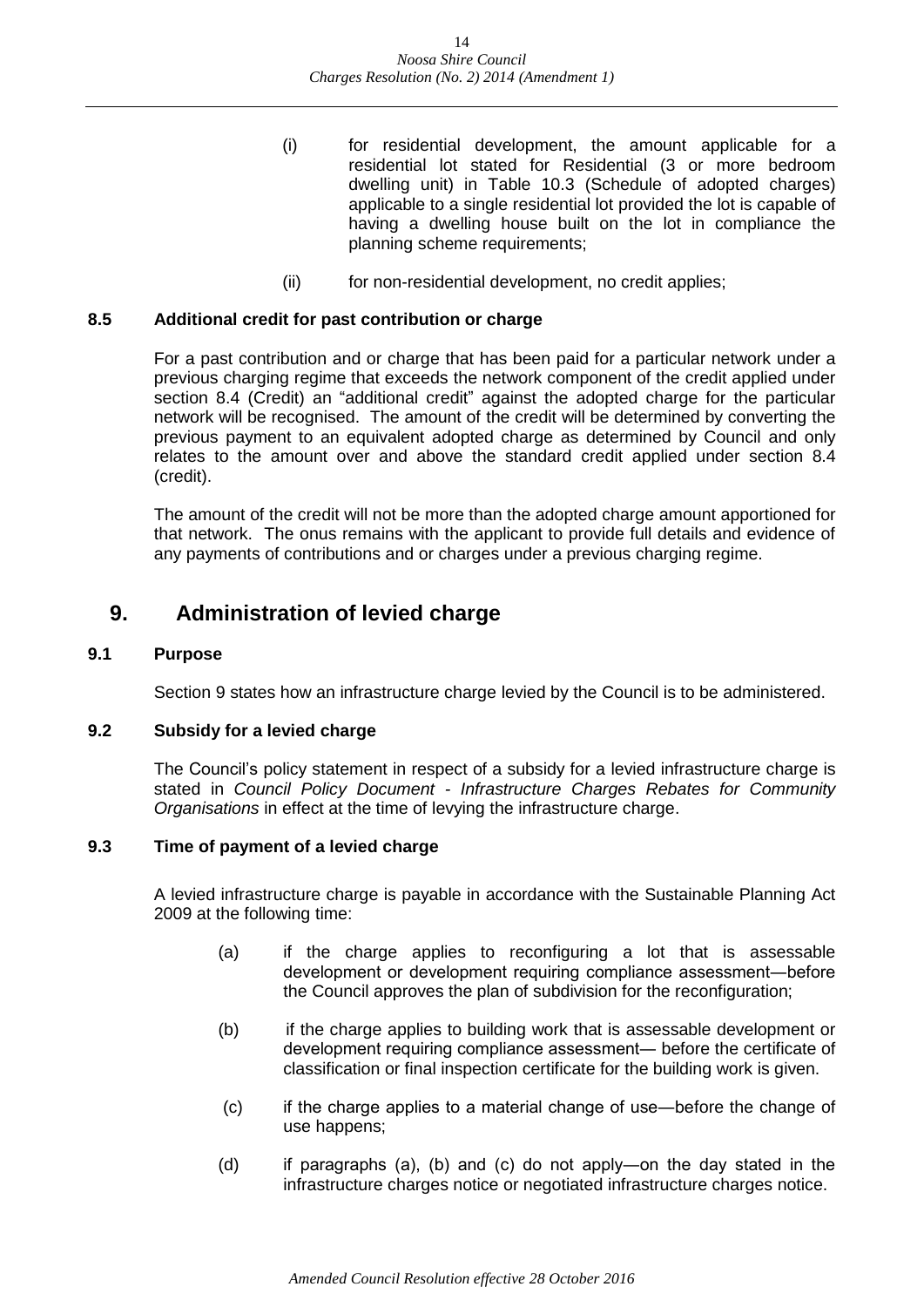#### <span id="page-14-0"></span>**9.4 Alternatives to paying a levied charge**

The Council may give consideration to entering into an infrastructure agreement involving an alternative to the way a payment is to be made or an infrastructure contribution provided in a form other than paying an infrastructure charge.

#### <span id="page-14-1"></span>**9.5 Automatic increase provision of levied charge**

The levied infrastructure charge is subject to an automatic increase provision (indexation) as permitted under the legislation. The automatic increase provision is applied as follows:

- (1) The infrastructure charge is first calculated using the adopted charge rates in section 10 at the base date of 1 July 2014 (applying the Consumer Price Index at March 2014) and indexed to the date of issue of the infrastructure charge notice;
- (2) The issued infrastructure charge is subject to further indexation from the date of issue until the date of payment.
- (3) Indexation is applied using variations in the Consumer Price Index at the times applicable limited to the "maximum amount" possible to be issued under the State Planning Regulatory Provision (adopted charges) as amended by the Minister and in accordance with the legislation at the time of issue and payment.

## <span id="page-14-2"></span>**10. Allocation of adopted infrastructure charge (breakup agreement)**

#### <span id="page-14-3"></span>**10.1 Purpose**

Section 10 states how the adopted infrastructure charge of the Council and the distributorretailer is to be allocated in accordance with the breakup agreement.

#### <span id="page-14-4"></span>**10.2 Allocation of adopted infrastructure charge to the Council and the distributorretailer (breakup agreement)**

- (1) The proportion of an adopted infrastructure charge to be allocated to the Council and the distributor-retailer is stated in Table 10.1 (Allocation of adopted infrastructure charge (breakup agreement) to the Council and the distributorretailer). For non-residential development, this proportion of the adopted charge excludes the stormwater network which is calculated separately and allocated 100% to Council.
- (2) The levied charge is calculated and issued separately by the Council and distributor-retailer as applying to their respective infrastructure networks in accordance with the breakup agreement.
- (3) Where development is not connected to the water and sewerage networks, the levied charge issued by distributor-retailer is reduced as determined by the distributor-retailer.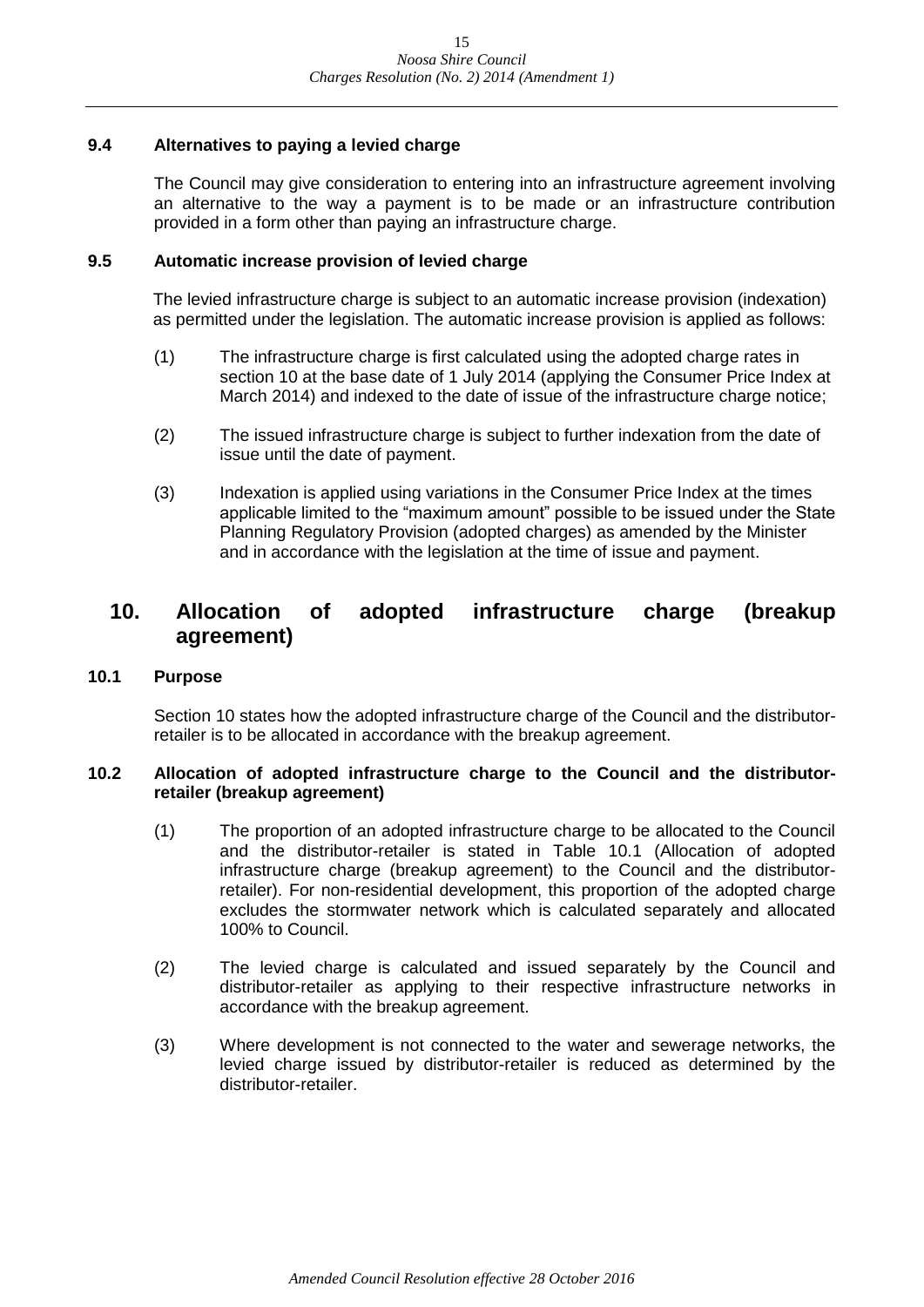#### **Table 10.1 Apportionment of adopted infrastructure charge (breakup agreement) to the Council and the Distributor-Retailer (Unitywater)**

| Column 1                                   | Column 2                    |                                                                                                              | Column 3                                                                        |                                                        |                                                 |                                | Column 4                                                                                                   |
|--------------------------------------------|-----------------------------|--------------------------------------------------------------------------------------------------------------|---------------------------------------------------------------------------------|--------------------------------------------------------|-------------------------------------------------|--------------------------------|------------------------------------------------------------------------------------------------------------|
| Applicable<br>local planning<br>instrument | <b>Planning</b><br>areas    |                                                                                                              | *Apportionment of adopted infrastructure charge for Non-Residential Development | Apportionment of adopted infrastructure<br>charge for: |                                                 |                                |                                                                                                            |
|                                            |                             | <b>Retail, Commercial and Entertainment Uses</b><br>(Retail, Office, Bulk Goods, Showroom,<br>Entertainment) |                                                                                 | <b>Industry Uses</b>                                   |                                                 | a)<br>b)                       | <b>Residential development; and</b><br>*Non-Residential development not<br>otherwise specified in Column 3 |
|                                            |                             | Noosa Shire Council<br>(% )                                                                                  | Distributor-Retailer<br>(Unitywater)<br>$(\%)$                                  | Noosa Shire Council<br>$(\%)$                          | Distributor-Retailer<br>(Unitywater)<br>$(\% )$ | Noosa Shire Council<br>$(\% )$ | Distributor-Retailer<br>(Unitywater)<br>$(\% )$                                                            |
| The Noosa Plan                             | All Areas in<br>Noosa Shire | 85                                                                                                           | 15                                                                              | 64                                                     | 36                                              | 60                             | 40                                                                                                         |

#### **Note:**

**\*** For **Non-Residential** development, the adopted infrastructure charge apportionment excludes stormwater which is calculated and allocated separately 100% to Council.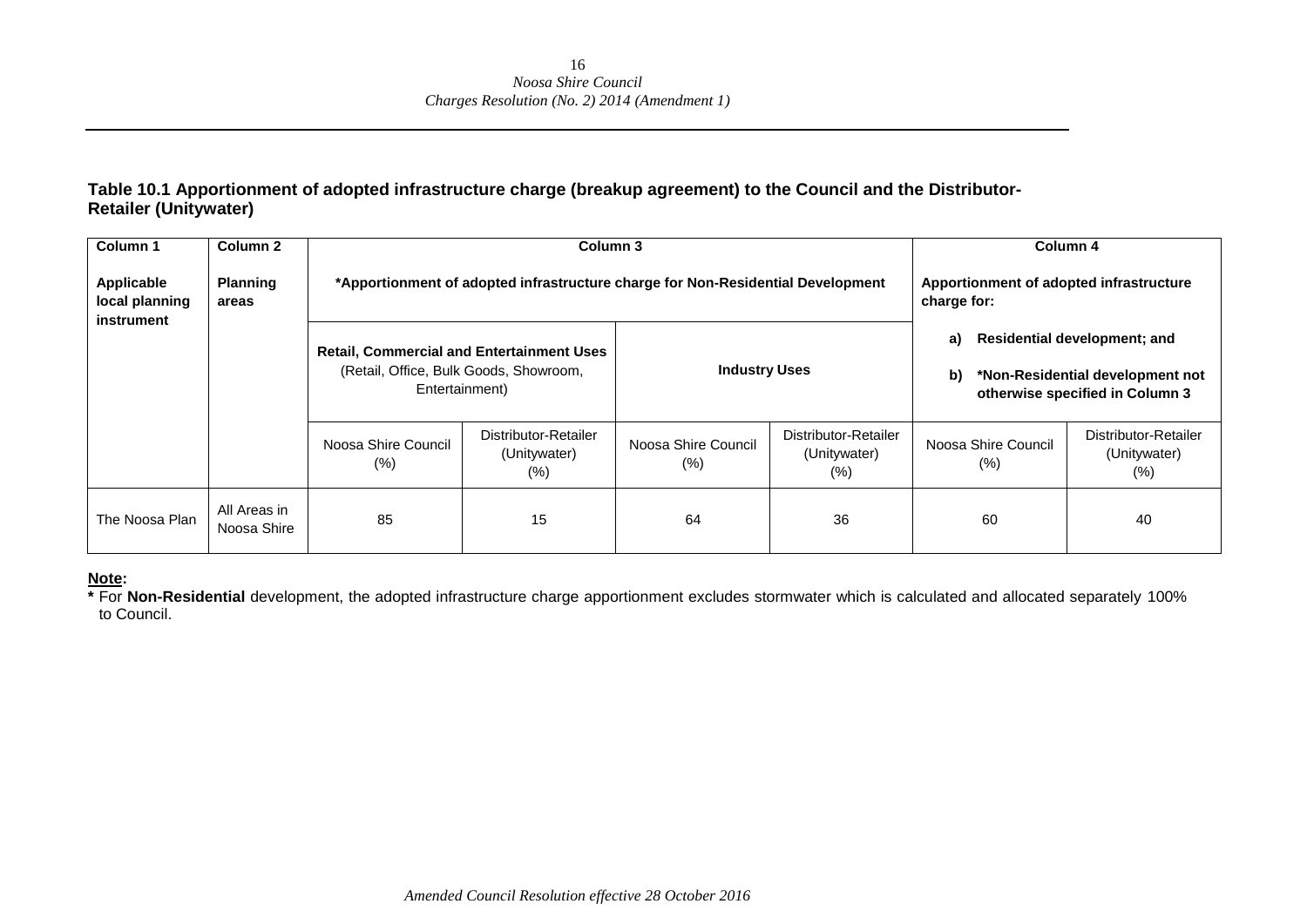#### <span id="page-16-0"></span>**10.3 Allocation of levied charge to trunk infrastructure networks**

The proportion of an adopted infrastructure charge to be allocated to a trunk infrastructure network in accordance with the breakup agreement for:

- (a) distributor-retailer trunk infrastructure, is stated in column 3 in Table 10.2 (Allocation of adopted infrastructure charge to trunk infrastructure networks);
- (b) Council trunk infrastructure, is stated in column 4 in Table 10.2 (Allocation of adopted infrastructure charge to trunk infrastructure networks). Sport and recreation uses are exempt from "Public parks and land for community facilities" proportion of the adopted charge.

#### **Table 10.2 Allocation of levied charge to trunk infrastructure networks**

| Column <sub>1</sub><br>Infrastructure charge                 | Column <sub>2</sub><br><b>Trunk</b><br>infrastructure<br>networks to<br>which an<br>infrastructure<br>charge applies |                        | Column <sub>3</sub><br><b>Allocation of Distributor-</b><br><b>Retailer (Unitywater)</b><br>infrastructure charge to<br>trunk infrastructure<br>networks | Column 4<br><b>Allocation of Council infrastructure</b><br>charge to trunk infrastructure networks |                                                                          |                          |
|--------------------------------------------------------------|----------------------------------------------------------------------------------------------------------------------|------------------------|----------------------------------------------------------------------------------------------------------------------------------------------------------|----------------------------------------------------------------------------------------------------|--------------------------------------------------------------------------|--------------------------|
|                                                              |                                                                                                                      | Water<br>supply<br>(%) | Sewerage<br>(%)                                                                                                                                          | <b>Transport</b><br>(%)                                                                            | <b>Public parks</b><br>and land for<br>community<br>facilities<br>$(\%)$ | <b>Stormwater</b><br>(%) |
| Infrastructure charge for<br>Residential development:        | <b>All Networks</b>                                                                                                  | 40                     | 60                                                                                                                                                       | 40                                                                                                 | 50                                                                       | 10                       |
| (a) reconfiguring a lot; or<br>(b) a material change of use; | No Sewerage                                                                                                          | 40                     | Nil                                                                                                                                                      | 40                                                                                                 | 50                                                                       | 10                       |
| or<br>(c) building work                                      | No Water Supply<br>& No Sewerage                                                                                     | Nil                    | Nil                                                                                                                                                      | 40                                                                                                 | 50                                                                       | 10                       |
| Infrastructure charge for                                    | <b>All Networks</b>                                                                                                  | 40                     | 60                                                                                                                                                       | 85                                                                                                 | 15                                                                       | $*N/A$                   |
| <b>Non-Residential</b><br>development :                      | No Sewerage                                                                                                          | 40                     | Nil                                                                                                                                                      | 85                                                                                                 | 15                                                                       | $*N/A$                   |
| (a) reconfiguring a lot                                      | No Water Supply<br>& No Sewerage                                                                                     | Nil                    | Nil                                                                                                                                                      | 85                                                                                                 | 15                                                                       | $*N/A$                   |
| Infrastructure charge for<br><b>Non-Residential</b>          | <b>All Networks</b>                                                                                                  | 40                     | 60                                                                                                                                                       | 85                                                                                                 | 15                                                                       | Calculated               |
| development for:<br>(b) a material change of use;            | No Sewerage                                                                                                          | 40                     | Nil                                                                                                                                                      | 85                                                                                                 | 15                                                                       | Separately<br>100% to    |
| or<br>(c) building work                                      | No Water Supply<br>& No Sewerage                                                                                     | Nil                    | Nil                                                                                                                                                      | 85                                                                                                 | 15                                                                       | Council                  |

#### **Note:**

\* The **Non-Residential** Stormwater charge is normally unable to be calculated on a reconfiguration of a lot approval. This charge will therefore be calculated and applied on subsequent development permits for material change of use or building work when the impervious area is able to be determined.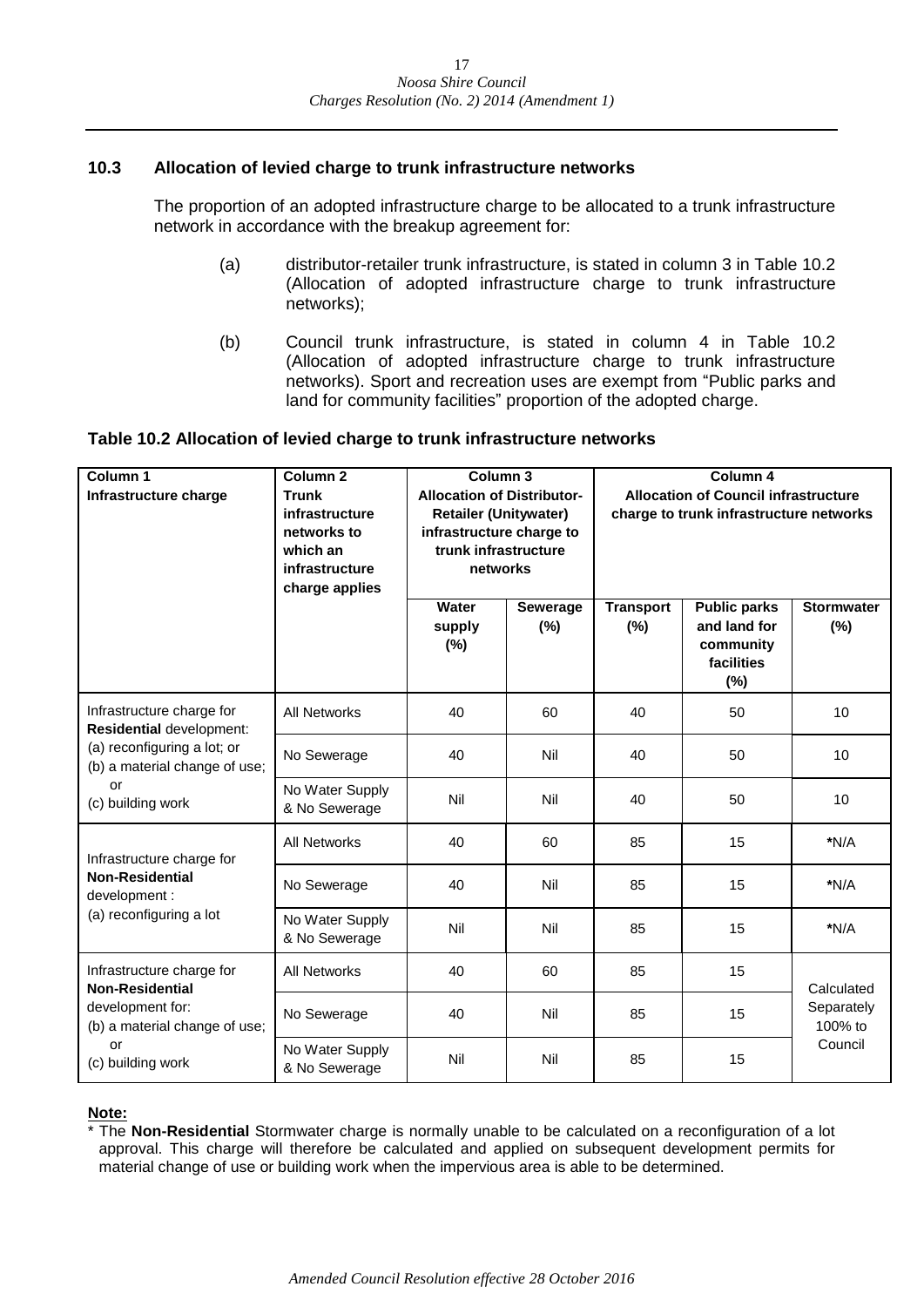#### **10.4 Schedule of Adopted Infrastructure Charges (breakup agreement)**

Table 10.3 (Schedule of adopted charges) states the development class for a use under The Noosa Plan, planning scheme and the adopted charge at the base date of 1 July 2014 applying to:

- (i) Distributor-Retailer (Unitywater) networks in accordance with the "charges breakup" agreement for Water Supply and Sewerage;
- (ii) Council networks in accordance with the "charges breakup" agreement for: Transport, Public parks and land for community facilities, and Stormwater (Residential);
- (iii) Council network: Stormwater (Non-Residential).

#### **Table 10.3 Schedule of adopted charges**

<span id="page-17-0"></span>

| Column <sub>1</sub><br>Use under The Noosa Plan |                                                                                                                            | Column <sub>2</sub><br><b>Development</b><br>class | Column 3<br>Unit of<br>measure        | Column 4<br><b>SPSP Maximum</b><br><b>Adopted Charge</b>           | Column <sub>5</sub><br><b>UNITYWATER</b><br><b>CHARGE</b>                                                   | Column <sub>6</sub><br><b>Adopted Charge</b><br>by | Column <sub>7</sub><br><b>COUNCIL</b><br><b>CHARGE</b>                                                         | Column 8<br><b>SPSP Maximum</b><br><b>Adopted Charge</b>                                                            |
|-------------------------------------------------|----------------------------------------------------------------------------------------------------------------------------|----------------------------------------------------|---------------------------------------|--------------------------------------------------------------------|-------------------------------------------------------------------------------------------------------------|----------------------------------------------------|----------------------------------------------------------------------------------------------------------------|---------------------------------------------------------------------------------------------------------------------|
| <b>Use</b><br>class                             | <b>Defined use</b>                                                                                                         |                                                    |                                       | <b>Adopted by</b><br><b>UNITYWATER</b><br>(\$ per unit of measure) | Per Table 10.1<br>(Charges breakup) of<br>Maximum Adopted<br>Charge in Column 4<br>(\$ per unit of measure) | <b>COUNCIL</b><br>(\$ per unit of measure)         | Per Table 10.1<br>(Charges breakup) of<br>Adopted Charge in<br>Column <sub>6</sub><br>(\$ per unit of measure) | <b>Stormwater</b><br>(Non-Residential)<br>Adopted by<br><b>COUNCIL</b><br>\$ per m <sup>2</sup> impervious<br>area) |
|                                                 | Detached house                                                                                                             | Residential                                        | 3 or more<br>bedroom<br>dwelling unit | \$28,000                                                           | \$11,200                                                                                                    | \$28,000                                           | \$16,800                                                                                                       | Included in<br>adopted charge in<br>Columns 6 & 7                                                                   |
|                                                 | Multiple housing<br>• Type 1 Relative or<br>employee <sup>(3)</sup><br>or<br>Secondary dwelling to a<br>detached house (3) | Residential                                        | 1 or 2<br>bedroom<br>dwelling unit    | \$20,000                                                           | \$8,000                                                                                                     | \$13,000                                           | $$7,800^{(3)}$                                                                                                 | Included in<br>adopted charge in<br>Columns 6 & 7                                                                   |
| Residential                                     | • Community residence<br>• Ancillary dwelling unit                                                                         |                                                    | 3 or more<br>bedroom<br>dwelling unit | \$28,000                                                           | \$11,200                                                                                                    | \$28,000                                           | \$16,800                                                                                                       | Included in<br>adopted charge in<br>Columns 6 & 7                                                                   |
|                                                 | &<br>Multiple housing<br>$\bullet$ Type 2 Duplex                                                                           | Residential                                        | 2 bedroom<br>dwelling unit            | \$20,000                                                           | \$8,000                                                                                                     | \$20,000                                           | \$12,000                                                                                                       | Included in<br>adopted charge in<br>Columns 6 & 7                                                                   |
|                                                 | • Type 4 Conventional<br>• Type 5 Relocatable                                                                              |                                                    | 1 bedroom<br>dwelling unit            | \$20,000                                                           | \$8,000                                                                                                     | \$13,000                                           | \$7,800                                                                                                        | Included in<br>adopted charge in<br>Columns 6 & 7                                                                   |
|                                                 | Multiple housing<br>• Type 3 Retirement and<br>special needs (aged<br>care facility) $(3)$                                 | Essential<br>services                              | m <sup>2</sup> GFA                    | \$140                                                              | \$56                                                                                                        | \$140                                              | $$84^{(3)}$                                                                                                    | \$10                                                                                                                |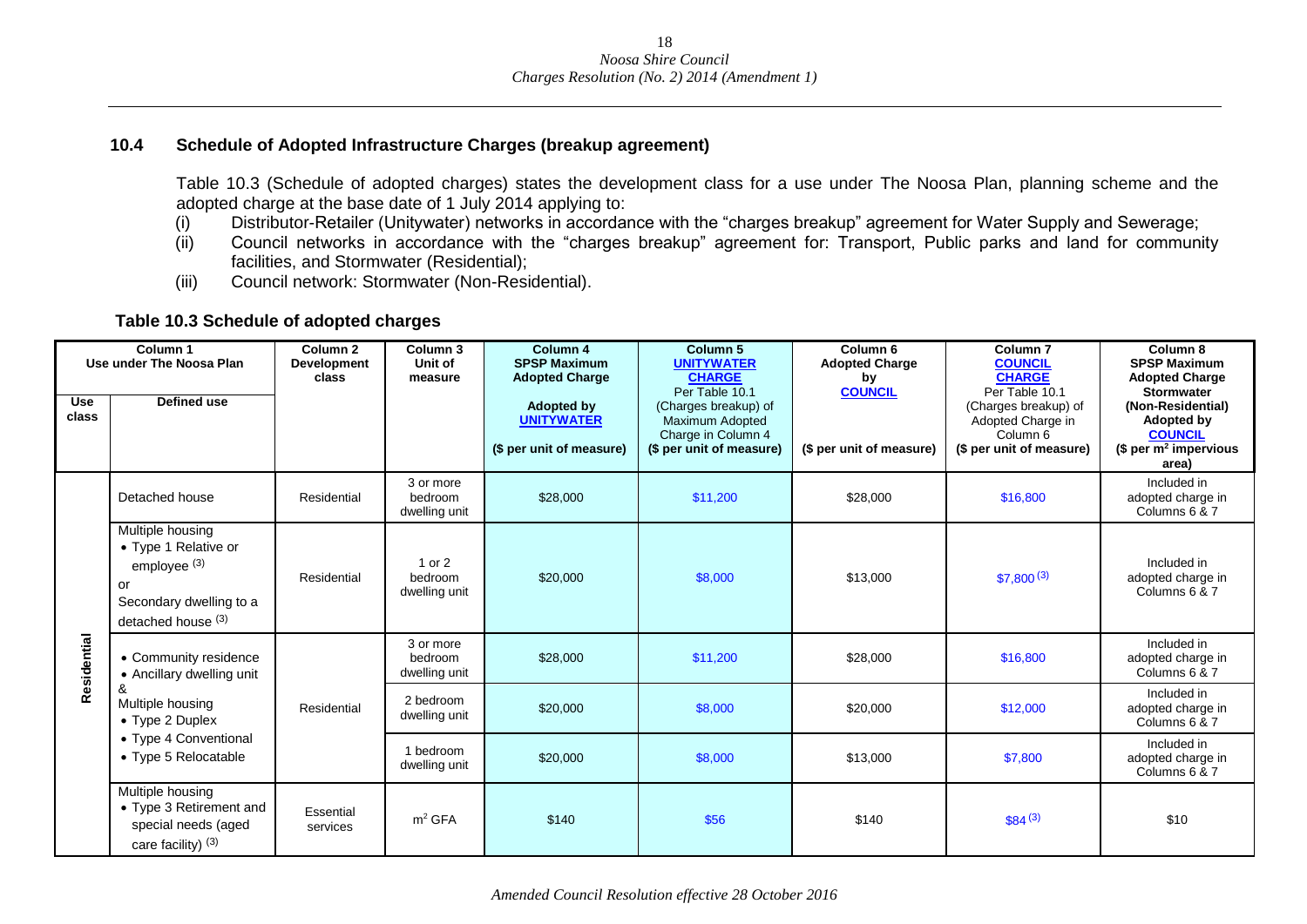| <b>Use</b><br>class | Column 1<br>Use under The Noosa Plan<br><b>Defined use</b>                               | Column <sub>2</sub><br><b>Development</b><br>class | Column 3<br>Unit of<br>measure                                     | Column 4<br><b>SPSP Maximum</b><br><b>Adopted Charge</b><br><b>Adopted by</b><br><b>UNITYWATER</b><br>(\$ per unit of measure) | Column 5<br><b>UNITYWATER</b><br><b>CHARGE</b><br>Per Table 10.1<br>(Charges breakup) of<br>Maximum Adopted<br>Charge in Column 4<br>(\$ per unit of measure) | Column <sub>6</sub><br><b>Adopted Charge</b><br>by<br><b>COUNCIL</b><br>(\$ per unit of measure) | Column <sub>7</sub><br><b>COUNCIL</b><br><b>CHARGE</b><br>Per Table 10.1<br>(Charges breakup) of<br>Adopted Charge in<br>Column 6<br>(\$ per unit of measure) | Column 8<br><b>SPSP Maximum</b><br><b>Adopted Charge</b><br><b>Stormwater</b><br>(Non-Residential)<br>Adopted by<br><b>COUNCIL</b><br>\$ per m <sup>2</sup> impervious<br>area) |
|---------------------|------------------------------------------------------------------------------------------|----------------------------------------------------|--------------------------------------------------------------------|--------------------------------------------------------------------------------------------------------------------------------|---------------------------------------------------------------------------------------------------------------------------------------------------------------|--------------------------------------------------------------------------------------------------|---------------------------------------------------------------------------------------------------------------------------------------------------------------|---------------------------------------------------------------------------------------------------------------------------------------------------------------------------------|
|                     | Multiple housing                                                                         |                                                    | 3 or more<br>bedroom<br>dwelling unit                              | \$28,000                                                                                                                       | \$11.200                                                                                                                                                      | \$28,000                                                                                         | $$16,800^{(3)}$                                                                                                                                               | Included in<br>adopted charge in<br>Columns 6 & 7                                                                                                                               |
|                     | • Type 3 Retirement and<br>special needs                                                 | Long term<br>accommodation                         | 2 bedroom<br>dwelling unit                                         | \$20,000                                                                                                                       | \$8,000                                                                                                                                                       | \$20,000                                                                                         | $$12,000^{(3)}$                                                                                                                                               | Included in<br>adopted charge in<br>Columns 6 & 7                                                                                                                               |
| Residential         | (retirement village) (3)                                                                 |                                                    | 1 bedroom<br>dwelling unit                                         | \$20,000                                                                                                                       | \$8,000                                                                                                                                                       | \$13,000                                                                                         | $$7,800^{(3)}$                                                                                                                                                | Included in<br>adopted charge in<br>Columns 6 & 7                                                                                                                               |
|                     | Visitor accommodation<br>• Type 1 Home hosted<br>• Type 3 Rural<br>• Type 4 Conventional | Short term<br>accommodation                        | per suite (with<br>1 or 2<br>bedrooms)                             | \$10,000                                                                                                                       | \$4,000                                                                                                                                                       | \$10,000                                                                                         | \$6,000                                                                                                                                                       |                                                                                                                                                                                 |
|                     |                                                                                          |                                                    | per suite (with<br>3 or more<br>bedrooms)                          | \$14,000                                                                                                                       | \$5,600                                                                                                                                                       | \$14,000                                                                                         | \$8,400                                                                                                                                                       | Included in<br>adopted charge in<br>Columns 6 & 7                                                                                                                               |
|                     |                                                                                          |                                                    | per bedroom<br>(for a bedroom<br>that is<br>not within a<br>suite) | \$10,000                                                                                                                       | \$4,000                                                                                                                                                       | \$10,000                                                                                         | \$6,000                                                                                                                                                       |                                                                                                                                                                                 |
|                     |                                                                                          |                                                    | per 1 or 2<br>tent/caravan<br>sites                                | \$10,000                                                                                                                       | \$4,000                                                                                                                                                       | \$10 000                                                                                         | \$6,000                                                                                                                                                       |                                                                                                                                                                                 |
|                     | Visitor accommodation                                                                    | Short term                                         | per 3<br>tent/caravan<br>sites                                     | \$14,000                                                                                                                       | \$5,600                                                                                                                                                       | \$14 000                                                                                         | \$8,400                                                                                                                                                       | Included in                                                                                                                                                                     |
|                     | • Type 2 Caravan park                                                                    | accommodation                                      | per 1 or 2<br>bedroom cabin                                        | \$10,000                                                                                                                       | \$4,000                                                                                                                                                       | \$10 000                                                                                         | \$6,000                                                                                                                                                       | adopted charge in<br>Columns 6 & 7                                                                                                                                              |
|                     |                                                                                          |                                                    | per 3 or more<br>bedroom cabin                                     | \$14,000                                                                                                                       | \$5,600                                                                                                                                                       | \$14 000                                                                                         | \$8,400                                                                                                                                                       |                                                                                                                                                                                 |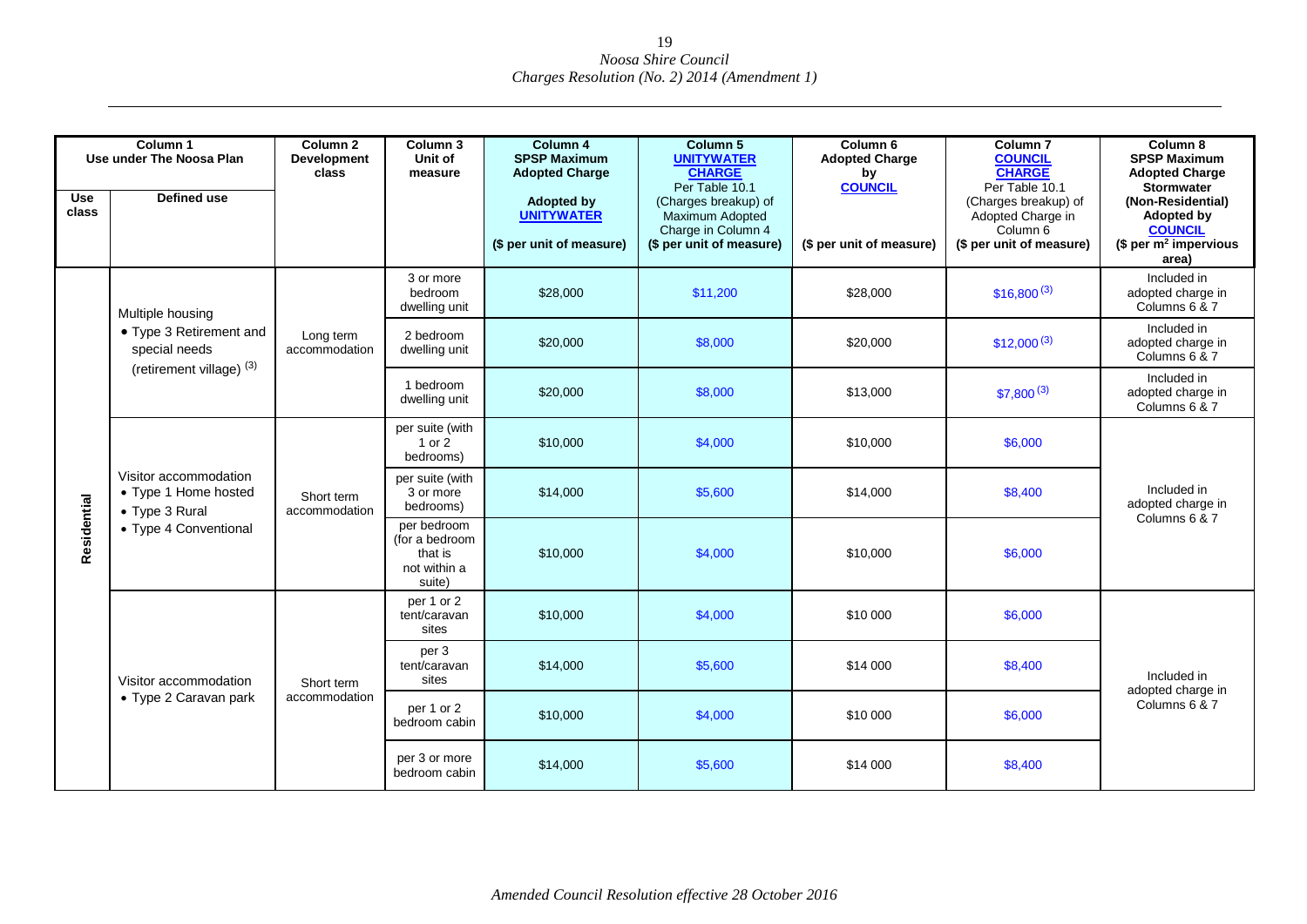| Column 1<br>Use under The Noosa Plan |                                                                       | Column 2<br><b>Development</b><br>class | Column 3<br>Unit of<br>measure                   | Column 4<br><b>SPSP Maximum</b><br><b>Adopted Charge</b>           | Column 5<br><b>UNITYWATER</b><br><b>CHARGE</b><br>Per Table 10.1                          | Column 6<br><b>Adopted Charge</b><br>by<br><b>COUNCIL</b> | Column <sub>7</sub><br><b>COUNCIL</b><br><b>CHARGE</b><br>Per Table 10.1          | Column 8<br><b>SPSP Maximum</b><br><b>Adopted Charge</b><br><b>Stormwater</b>                         |
|--------------------------------------|-----------------------------------------------------------------------|-----------------------------------------|--------------------------------------------------|--------------------------------------------------------------------|-------------------------------------------------------------------------------------------|-----------------------------------------------------------|-----------------------------------------------------------------------------------|-------------------------------------------------------------------------------------------------------|
| <b>Use</b><br>class                  | <b>Defined use</b>                                                    |                                         |                                                  | <b>Adopted by</b><br><b>UNITYWATER</b><br>(\$ per unit of measure) | (Charges breakup) of<br>Maximum Adopted<br>Charge in Column 4<br>(\$ per unit of measure) | (\$ per unit of measure)                                  | (Charges breakup) of<br>Adopted Charge in<br>Column 6<br>(\$ per unit of measure) | (Non-Residential)<br><b>Adopted by</b><br><b>COUNCIL</b><br>\$ per m <sup>2</sup> impervious<br>area) |
|                                      | Cultivation<br>• Type 1 Traditional                                   | Low impact rural                        | N/A                                              | Nil                                                                | Nil                                                                                       | Nil                                                       | <b>Nil</b>                                                                        | Nil                                                                                                   |
| Agricultural                         | Cultivation<br>• Type 2 Intensive                                     | High impact<br>rural                    | m <sup>2</sup> GFA                               | \$20                                                               | \$8                                                                                       | \$20                                                      | \$12                                                                              | Nil                                                                                                   |
|                                      | Animal husbandry<br>• Type 1 Traditional                              | Low impact rural                        | N/A                                              | Nil                                                                | Nil                                                                                       | Nil                                                       | <b>Nil</b>                                                                        | Nil                                                                                                   |
|                                      | Animal husbandry<br>• Type 2 Intensive                                | High impact<br>rural                    | m <sup>2</sup> GFA                               | \$20                                                               | \$8                                                                                       | \$20                                                      | \$12                                                                              | Nil                                                                                                   |
|                                      | Forestry<br>• Type 1 Native<br>• Type 2 Plantation                    | Low impact rural                        | N/A                                              | Nil                                                                | Nil                                                                                       | Nil                                                       | Nil                                                                               | Nil                                                                                                   |
|                                      | <b>Commercial business</b><br>• Type 1 Office                         | Commercial<br>(office)                  | m <sup>2</sup> GFA                               | \$140                                                              | \$21                                                                                      | \$140                                                     | \$119                                                                             | \$10                                                                                                  |
|                                      | <b>Commercial business</b><br>• Type 2 Medical<br>• Type 3 Veterinary | Essential<br>services                   | m <sup>2</sup> GFA                               | \$140                                                              | \$56                                                                                      | \$140                                                     | \$84                                                                              | \$10                                                                                                  |
| <b>Business</b>                      | Entertainment and dining<br>business<br>• Type 1 Food &<br>beverages  | Commercial<br>(retail)                  | m <sup>2</sup> GFA                               | \$180                                                              | \$27                                                                                      | \$180                                                     | \$153                                                                             | \$10                                                                                                  |
|                                      | Entertainment and dining<br>business<br>• Type 2 Recreation,          | Indoor sport &                          | m <sup>2</sup> GFA<br>(excluding<br>court areas) | \$200                                                              | \$80                                                                                      | \$140                                                     | $$84^{(2)}$                                                                       | \$10                                                                                                  |
|                                      | amusement and<br>fitness $(2)$                                        | recreation facility                     | m <sup>2</sup> GFA<br>(court areas)              | \$20                                                               | \$8                                                                                       | \$20                                                      | $$12^{(2)}$                                                                       |                                                                                                       |
|                                      | Entertainment and dining<br>business<br>$\bullet$ Type 3 Bar          | Entertainment                           | m <sup>2</sup> GFA                               | \$200                                                              | \$30                                                                                      | \$200                                                     | \$170                                                                             | \$10                                                                                                  |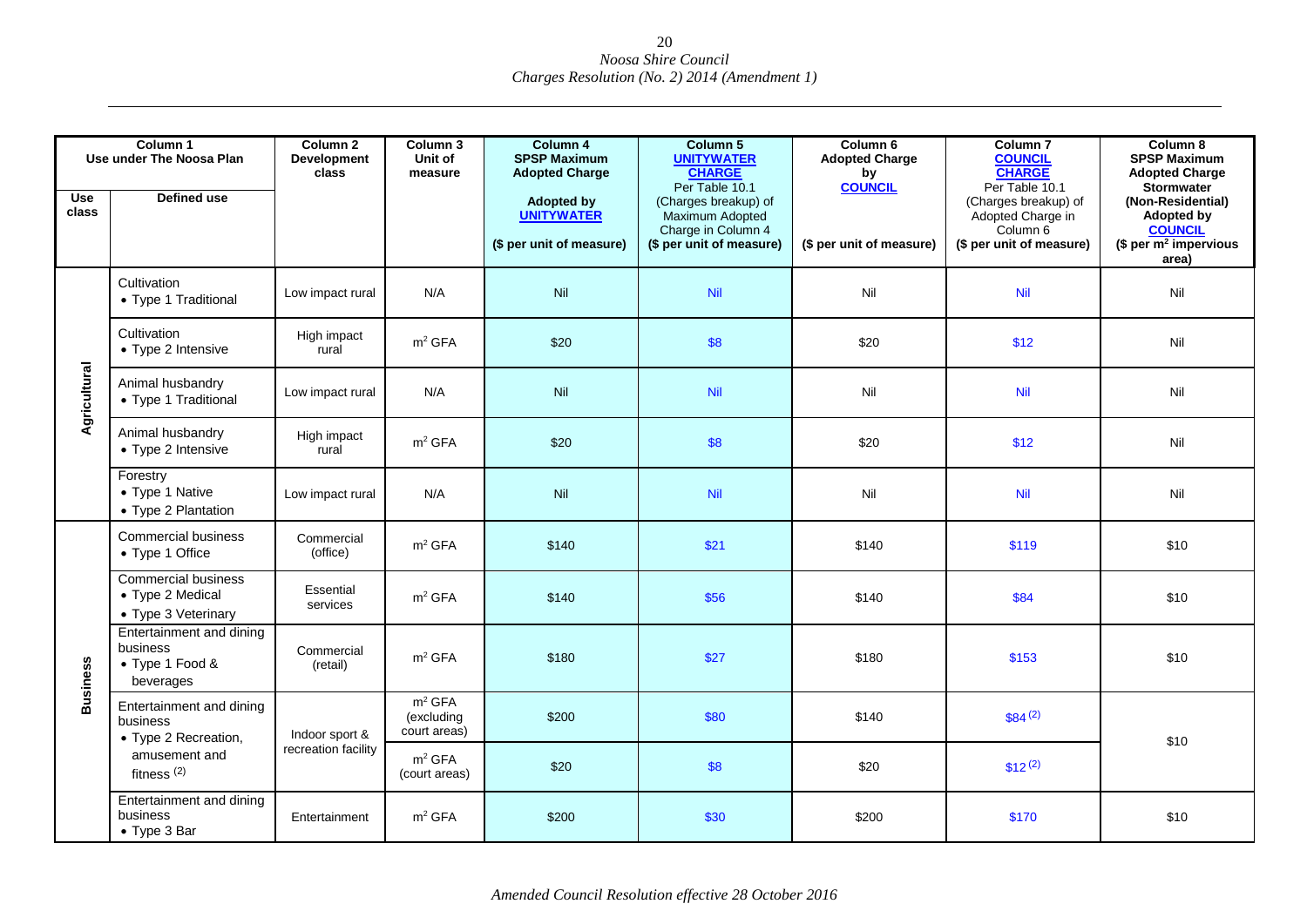| Column 1            |                                                                                                                                 | Column <sub>2</sub>                             | Column 3           | Column 4                                                                                                           | Column 5                                                                                                                                                                                                          | Column 6                                                                  | Column <sub>7</sub>                                                                                                                    | Column 8                                                                                                                                                                   |
|---------------------|---------------------------------------------------------------------------------------------------------------------------------|-------------------------------------------------|--------------------|--------------------------------------------------------------------------------------------------------------------|-------------------------------------------------------------------------------------------------------------------------------------------------------------------------------------------------------------------|---------------------------------------------------------------------------|----------------------------------------------------------------------------------------------------------------------------------------|----------------------------------------------------------------------------------------------------------------------------------------------------------------------------|
| <b>Use</b><br>class | Use under The Noosa Plan<br>Defined use                                                                                         | <b>Development</b><br>class                     | Unit of<br>measure | <b>SPSP Maximum</b><br><b>Adopted Charge</b><br><b>Adopted by</b><br><b>UNITYWATER</b><br>(\$ per unit of measure) | <b>UNITYWATER</b><br><b>CHARGE</b><br>Per Table 10.1<br>(Charges breakup) of<br>Maximum Adopted<br>Charge in Column 4<br>(\$ per unit of measure)                                                                 | <b>Adopted Charge</b><br>by<br><b>COUNCIL</b><br>(\$ per unit of measure) | <b>COUNCIL</b><br><b>CHARGE</b><br>Per Table 10.1<br>(Charges breakup) of<br>Adopted Charge in<br>Column 6<br>(\$ per unit of measure) | <b>SPSP Maximum</b><br><b>Adopted Charge</b><br><b>Stormwater</b><br>(Non-Residential)<br><b>Adopted by</b><br><b>COUNCIL</b><br>\$ per m <sup>2</sup> impervious<br>area) |
|                     | Home-based business<br>• Type 1 Limited<br>visibility<br>• Type 2 Evident<br>• Type 3 Significant<br>scale                      | Minor uses                                      | N/A                | Nil                                                                                                                | <b>Nil</b>                                                                                                                                                                                                        | Nil                                                                       | <b>Nil</b>                                                                                                                             | Nil                                                                                                                                                                        |
|                     | Industrial business<br>• Type 1 Warehouse<br>• Type 2 Production,<br>alteration, repackaging<br>and repairing                   | Industry                                        | m <sup>2</sup> GFA | \$50                                                                                                               | \$18                                                                                                                                                                                                              | \$50                                                                      | \$32                                                                                                                                   | \$10                                                                                                                                                                       |
|                     | Industrial business<br>• Type 3 Extractive                                                                                      | Special uses                                    | m <sup>2</sup> GFA |                                                                                                                    | The charge (in columns $4 \& 6$ ) as apportioned (in columns $5 \& 7$ ) for the charge category (in columns $1 \& 2$ )<br>that the local government determines should apply for the use at the time of assessment |                                                                           |                                                                                                                                        |                                                                                                                                                                            |
| <b>Business</b>     | Retail business<br>• Type 1 Local<br>• Type 2 Shop & salon                                                                      | Commercial<br>(retail)                          | m <sup>2</sup> GFA | \$180                                                                                                              | \$27                                                                                                                                                                                                              | \$180                                                                     | \$153                                                                                                                                  | \$10                                                                                                                                                                       |
|                     | <b>Retail business</b><br>• Type 3 Landscape and<br>rural<br>• Type 4 Showroom<br>• Type 6 Hardware<br>Store<br>• Type 7 Garden | Commercial<br>(bulk goods)                      | m <sup>2</sup> GFA | \$140                                                                                                              | \$21                                                                                                                                                                                                              | \$140                                                                     | \$119                                                                                                                                  | \$10                                                                                                                                                                       |
|                     | Retail business                                                                                                                 | a) Standard<br>Commercial<br>(bulk goods)       | m <sup>2</sup> GFA | \$140                                                                                                              | \$21                                                                                                                                                                                                              | \$140                                                                     | \$119                                                                                                                                  | \$10                                                                                                                                                                       |
|                     | • Type 5 Vehicle uses                                                                                                           | b) Service<br>Station<br>Commercial<br>(retail) | m <sup>2</sup> GFA | \$180                                                                                                              | \$27                                                                                                                                                                                                              | \$180                                                                     | \$153                                                                                                                                  | \$10                                                                                                                                                                       |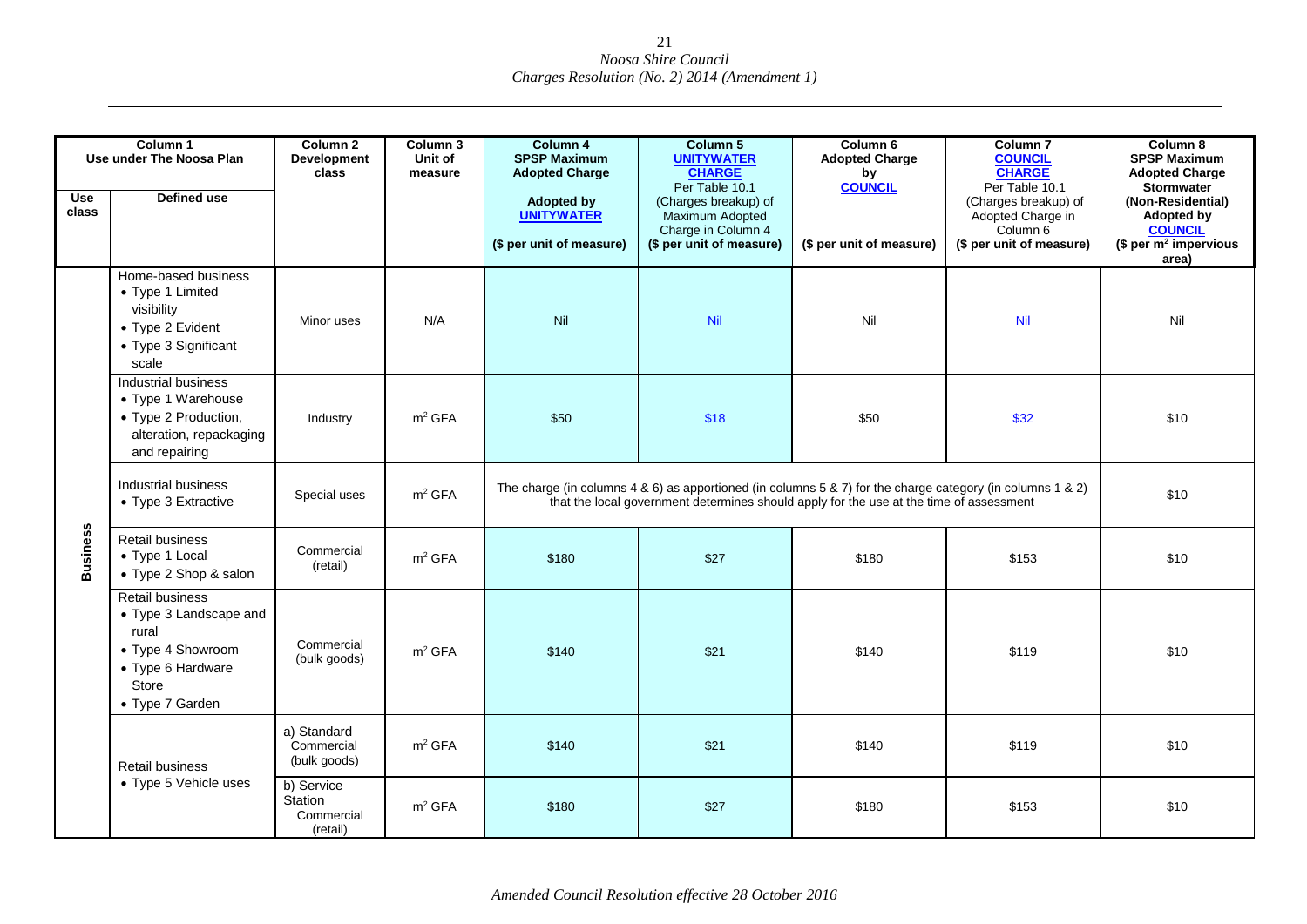| <b>Use</b><br>class | Column <sub>1</sub><br>Use under The Noosa Plan<br><b>Defined use</b>                                                        | Column <sub>2</sub><br><b>Development</b><br>class | Column 3<br>Unit of<br>measure      | Column 4<br><b>SPSP Maximum</b><br><b>Adopted Charge</b><br><b>Adopted by</b><br><b>UNITYWATER</b><br>(\$ per unit of measure) | Column 5<br><b>UNITYWATER</b><br><b>CHARGE</b><br>Per Table 10.1<br>(Charges breakup) of<br>Maximum Adopted<br>Charge in Column 4<br>(\$ per unit of measure)                                                           | Column <sub>6</sub><br><b>Adopted Charge</b><br>by<br><b>COUNCIL</b><br>(\$ per unit of measure) | Column <sub>7</sub><br><b>COUNCIL</b><br><b>CHARGE</b><br>Per Table 10.1<br>(Charges breakup) of<br>Adopted Charge in<br>Column 6<br>(\$ per unit of measure) | Column 8<br><b>SPSP Maximum</b><br><b>Adopted Charge</b><br><b>Stormwater</b><br>(Non-Residential)<br><b>Adopted by</b><br><b>COUNCIL</b><br>(\$ per $m^2$ impervious<br>area) |
|---------------------|------------------------------------------------------------------------------------------------------------------------------|----------------------------------------------------|-------------------------------------|--------------------------------------------------------------------------------------------------------------------------------|-------------------------------------------------------------------------------------------------------------------------------------------------------------------------------------------------------------------------|--------------------------------------------------------------------------------------------------|---------------------------------------------------------------------------------------------------------------------------------------------------------------|--------------------------------------------------------------------------------------------------------------------------------------------------------------------------------|
|                     | Education<br>• Type 1 Childcare<br>• Type 2 School<br>• Type 3 Adult<br>• Type 4 Information                                 | Education                                          | m <sup>2</sup> GFA                  | \$140                                                                                                                          | \$56                                                                                                                                                                                                                    | \$140                                                                                            | \$84                                                                                                                                                          | \$10                                                                                                                                                                           |
|                     | <b>Emergency service</b><br>• Type 1 Station<br>• Type 2 Shed                                                                | Essential<br>services                              | m <sup>2</sup> GFA                  | \$140                                                                                                                          | \$56                                                                                                                                                                                                                    | \$140                                                                                            | \$84                                                                                                                                                          | \$10                                                                                                                                                                           |
|                     | Open space<br>• Type 1 Sport and<br>recreation $(2)$                                                                         | Special uses                                       | m <sup>2</sup> GFA                  |                                                                                                                                | The charge (in columns $4 \& 6$ ) as apportioned (in columns $5 \& 7$ ) for the charge category (in columns $1 \& 2$ )<br>that the local government determines should apply for the use at the time of assessment $(2)$ |                                                                                                  |                                                                                                                                                               |                                                                                                                                                                                |
|                     | Open space                                                                                                                   | Short term<br>accommodation                        | per 1 or 2<br>tent/caravan<br>sites | \$10,000                                                                                                                       | \$4,000                                                                                                                                                                                                                 | \$10 000                                                                                         | \$6,000                                                                                                                                                       |                                                                                                                                                                                |
| Community           |                                                                                                                              |                                                    | per 3<br>tent/caravan<br>sites      | \$14,000                                                                                                                       | \$5,600                                                                                                                                                                                                                 | \$14 000                                                                                         | \$8,400                                                                                                                                                       | Included in<br>adopted charge in                                                                                                                                               |
|                     | • Type 2 Camp ground                                                                                                         |                                                    | per 1 or 2<br>bedroom cabin         | \$10,000                                                                                                                       | \$4,000                                                                                                                                                                                                                 | \$10 000                                                                                         | \$6,000                                                                                                                                                       | Columns 5 & 7                                                                                                                                                                  |
|                     |                                                                                                                              |                                                    | per 3 or more<br>bedroom cabin      | \$14,000                                                                                                                       | \$5,600                                                                                                                                                                                                                 | \$14 000                                                                                         | \$8,400                                                                                                                                                       |                                                                                                                                                                                |
|                     | Wellbeing<br>• Type 1 Health<br>(hospital, hospice etc)                                                                      | Essential<br>services                              | m <sup>2</sup> GFA                  | \$140                                                                                                                          | \$56                                                                                                                                                                                                                    | \$140                                                                                            | \$84                                                                                                                                                          | \$10                                                                                                                                                                           |
|                     | Wellbeing<br>• Type 2 Social (arts<br>and crafts, community<br>meeting hall CWA etc)<br>• Type 3 Worship<br>• Type 4 Funeral | Assembly                                           | m <sup>2</sup> GFA                  | \$70                                                                                                                           | \$28                                                                                                                                                                                                                    | \$70                                                                                             | \$42                                                                                                                                                          | \$10                                                                                                                                                                           |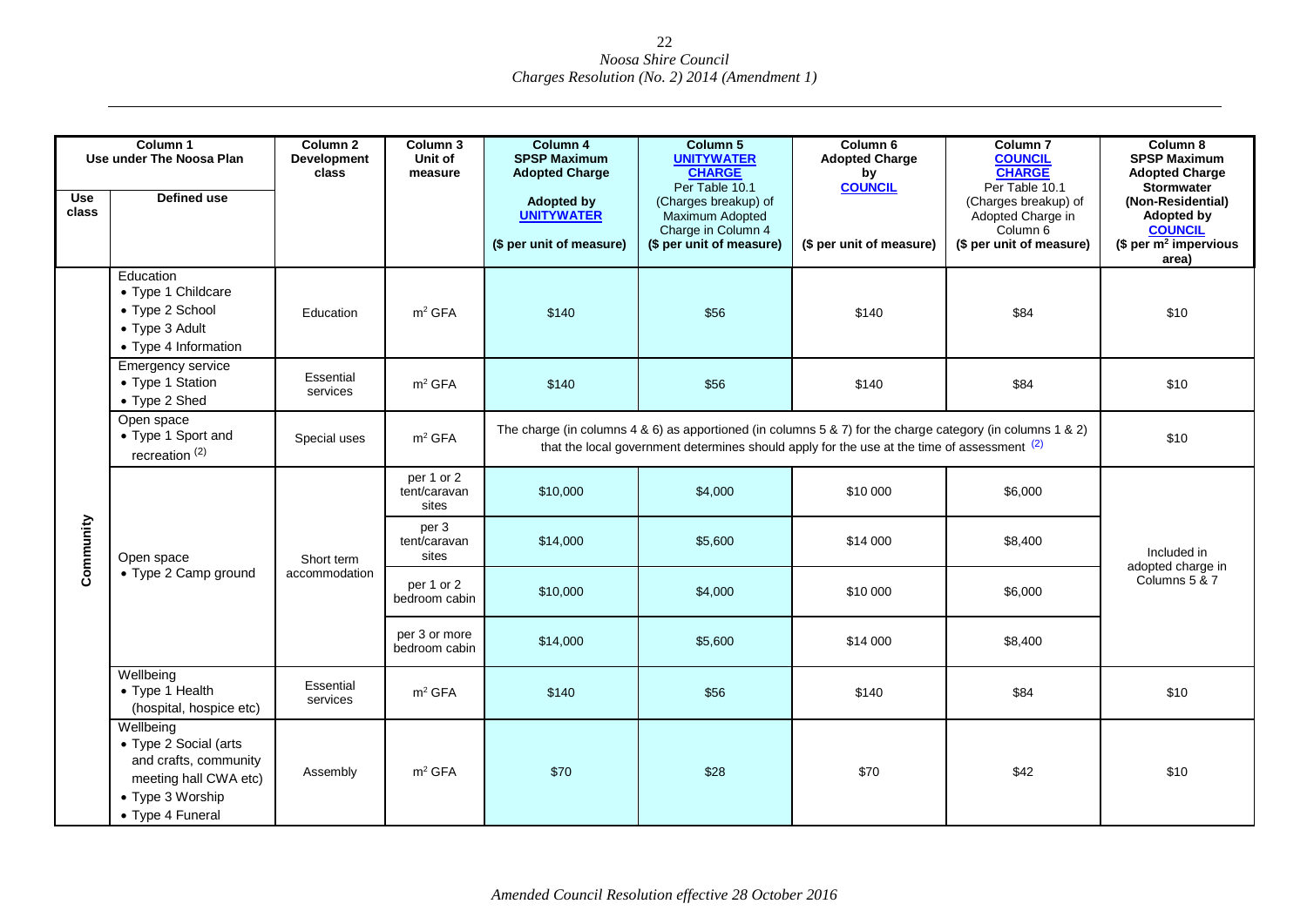| <b>Use</b><br>class | Column <sub>1</sub><br>Use under The Noosa Plan<br>Defined use                             | Column <sub>2</sub><br><b>Development</b><br>class | Column 3<br>Unit of<br>measure | Column 4<br><b>SPSP Maximum</b><br><b>Adopted Charge</b><br><b>Adopted by</b><br><b>UNITYWATER</b><br>(\$ per unit of measure)                                                                        | Column 5<br><b>UNITYWATER</b><br><b>CHARGE</b><br>Per Table 10.1<br>(Charges breakup) of<br>Maximum Adopted<br>Charge in Column 4<br>(\$ per unit of measure)                                         | Column <sub>6</sub><br><b>Adopted Charge</b><br>by<br><b>COUNCIL</b><br>(\$ per unit of measure) | Column <sub>7</sub><br><b>COUNCIL</b><br><b>CHARGE</b><br>Per Table 10.1<br>(Charges breakup) of<br>Adopted Charge in<br>Column 6<br>(\$ per unit of measure) | Column 8<br><b>SPSP Maximum</b><br><b>Adopted Charge</b><br><b>Stormwater</b><br>(Non-Residential)<br>Adopted by<br><b>COUNCIL</b><br>(\$ per $m^2$ impervious<br>area) |  |
|---------------------|--------------------------------------------------------------------------------------------|----------------------------------------------------|--------------------------------|-------------------------------------------------------------------------------------------------------------------------------------------------------------------------------------------------------|-------------------------------------------------------------------------------------------------------------------------------------------------------------------------------------------------------|--------------------------------------------------------------------------------------------------|---------------------------------------------------------------------------------------------------------------------------------------------------------------|-------------------------------------------------------------------------------------------------------------------------------------------------------------------------|--|
|                     | Service & utility<br>$\bullet$ Type 1 Depot                                                | Industry                                           | m <sup>2</sup> GFA             | \$50                                                                                                                                                                                                  | \$18                                                                                                                                                                                                  | \$50                                                                                             | \$32                                                                                                                                                          | \$10                                                                                                                                                                    |  |
|                     | Service & utility<br>• Type 2 Installation<br>• Type 4 Treatment,<br>recycling & disposal; | Special uses                                       | m <sup>2</sup> GFA             |                                                                                                                                                                                                       | The charge (in columns 4 & 6) as apportioned (in columns 5 & 7) for the charge category (in columns 1 & 2)<br>that the local government determines should apply for the use at the time of assessment |                                                                                                  |                                                                                                                                                               |                                                                                                                                                                         |  |
| ructure             | Service & utility<br>• Type 3 Tower                                                        | Minor uses                                         | N/A                            | Nil                                                                                                                                                                                                   | Nil                                                                                                                                                                                                   | Nil                                                                                              | Nil                                                                                                                                                           | Nil                                                                                                                                                                     |  |
| nfrastr             | Transport<br>• Type 1 Passenger<br>terminal<br>• Type 2 Carpark<br>• Type 4 Aeronautical   | Special uses                                       | m <sup>2</sup> GFA             | The charge (in columns 4 & 6) as apportioned (in columns 5 & 7) for the charge category (in columns 1 & 2)<br>that the local government determines should apply for the use at the time of assessment |                                                                                                                                                                                                       |                                                                                                  |                                                                                                                                                               | \$10                                                                                                                                                                    |  |
|                     | Transport<br>• Type 3 Depot                                                                | Industry                                           | m <sup>2</sup> GFA             | \$50                                                                                                                                                                                                  | \$18                                                                                                                                                                                                  | \$50                                                                                             | \$32                                                                                                                                                          | \$10                                                                                                                                                                    |  |

#### **Note:**

(1) Where a Water Supply and/or Sewerage network service is not provided, the Distributor-Retailer apportioned charge is reduced and applied according to Table 10.2 Allocation of Infrastructure charge to trunk infrastructure networks.

(2) Sport and recreation uses are exempt from "Public Parks and Land for Community Facilities" network allocation of the Council apportioned charge.

(3) For Retirement and residential care developments, Multiple housing Type 1 Relative or employee *(superseded planning scheme)* and Secondary dwelling to a detached house *(planning scheme amendment 28 October 2016*), the net charge payable for "Transport" and "Public Parks and Land for Community Facilities" networks is reduced to 70% of the standard Council calculated charge allocated to those networks.

(4) Development that is for provision of "trunk" infrastructure is exempt from and not subject to payment of infrastructure charges.

(5) Table 10.3 charges are specified at the base date of 1 July 2014 and are subject to indexation in accordance with clause 9.5 Automatic increase provision of levied charge.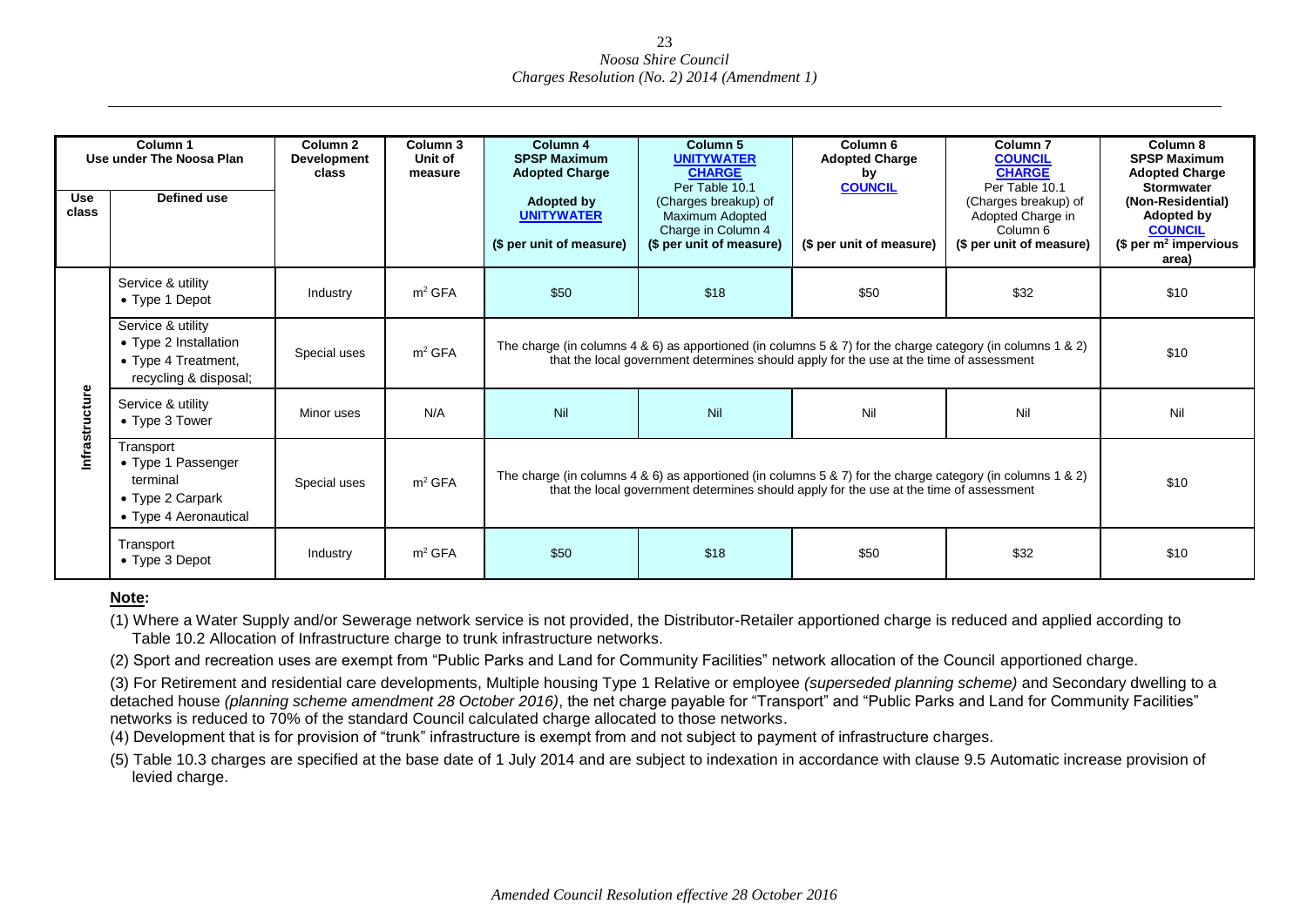## <span id="page-23-0"></span>**Part 4 Offset and refund for Council trunk infrastructure**

## <span id="page-23-1"></span>**11. Infrastructure offset**

#### <span id="page-23-2"></span>**11.1 Purpose**

Section 11 states the Council's policy for calculating the establishment cost for an infrastructure offset for provision of trunk infrastructure.

#### <span id="page-23-3"></span>**11.2 Application of section**

Section 11 applies where for a development, the Council has for a trunk infrastructure network:

- (a) requires trunk infrastructure to be provided under a necessary infrastructure condition of a development approval, that services or is planned to service premises other than the subject premises; and;
- (b) a levied infrastructure charge applies to the development.

#### <span id="page-23-4"></span>**11.3 Establishment cost for an infrastructure offset**

The establishment cost for determining offsets for provision of trunk infrastructure required in a necessary infrastructure condition shall be the establishment cost identified in the LGIP or Netserv Plan and indexed to the reference date of the issued infrastructure charges notice.

#### <span id="page-23-5"></span>**11.4 Recalculation of establishment cost for an infrastructure offset**

- (1) Where a notice is given by an applicant under s. 657 of SPA requesting a recalculation of the establishment cost for the trunk infrastructure that is works, the recalculated amount shall be the pre-market estimate of the work as follows: The pre-market estimate of work for the trunk infrastructure contribution is the estimate expressed in dollars of the design and construction of the work:
	- (a) including the following:
		- (i) the cost of planning and designing the work;
		- (ii) the cost of survey and site investigation for the work;
		- (iii) a cost under a construction contract for the work;
		- (iv) a portable long service leave payment for a construction contract;
		- (v) an insurance premium for the work;
		- (vi) a Council inspection fee for the commencement and end of the maintenance period for the work;
		- (vii) the cost of an approval for the work;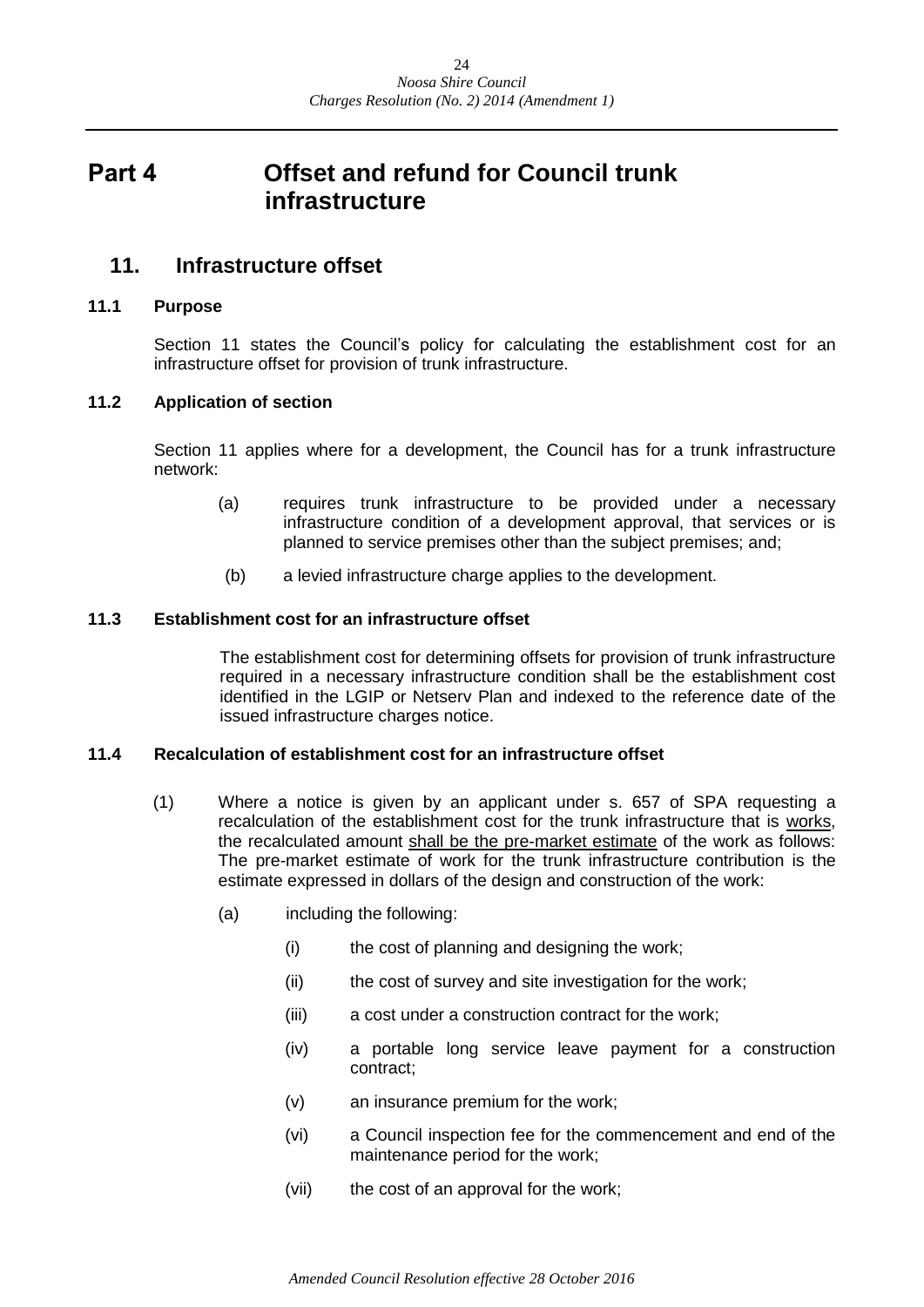- (b) excluding the following:
	- (i) a cost of carrying out temporary infrastructure;
	- (ii) a cost of carrying out other infrastructure which is not part of the trunk infrastructure contribution;
	- (iii) a cost of the decommissioning, removal and rehabilitation of infrastructure identified in paragraphs (i) and (ii);
	- (iv) a part of the trunk infrastructure contribution provided by the Council or a person other than the person seeking the infrastructure offset;
	- (v) a cost to the extent that GST is payable and an input tax credit can be claimed for the work.
- (c) The applicant:
	- (i) must undertake a tender process in accordance with the Council's Procurement Policy for any work contribution which is eligible for an Infrastructure Offset under this document;
	- (ii) must give the Council a Notice which states the claimant's calculation of the pre-market estimate, which will include, as applicable;
		- A. a copy of the tender advertisement;
		- B. a copy of each tender received;
		- C. the claimant's preferred tenderer;
		- D. the claimant's reason for the preferred tenderer;
		- E. a copy of the proposed Work Contract issued by the claimant's preferred tenderer;
		- F. detailed plans and specifications showing the extent of the Work Contribution eligible for an Infrastructure Offset;
		- G. the claimant's calculation of the cost providing a Works Contribution to which an Infrastructure Offset applies;
		- H. the total of the claimant's calculation of the Pre-Market Estimate.
	- (iii) If the Council agrees with the applicant's Pre-Market Estimate, it becomes the establishment cost of the infrastructure.
- (d) If the Council does not agree with the applicant's Pre-Market Estimate, the Council will provide its own alternative Pre-Market Estimate to the applicant. If the applicant agrees with the Council's alternative Pre-Market Estimate, it becomes the establishment cost of the infrastructure.
- (e) If agreement cannot be reached on the Pre-Market Estimate, an independent assessor is to be appointed by agreement between the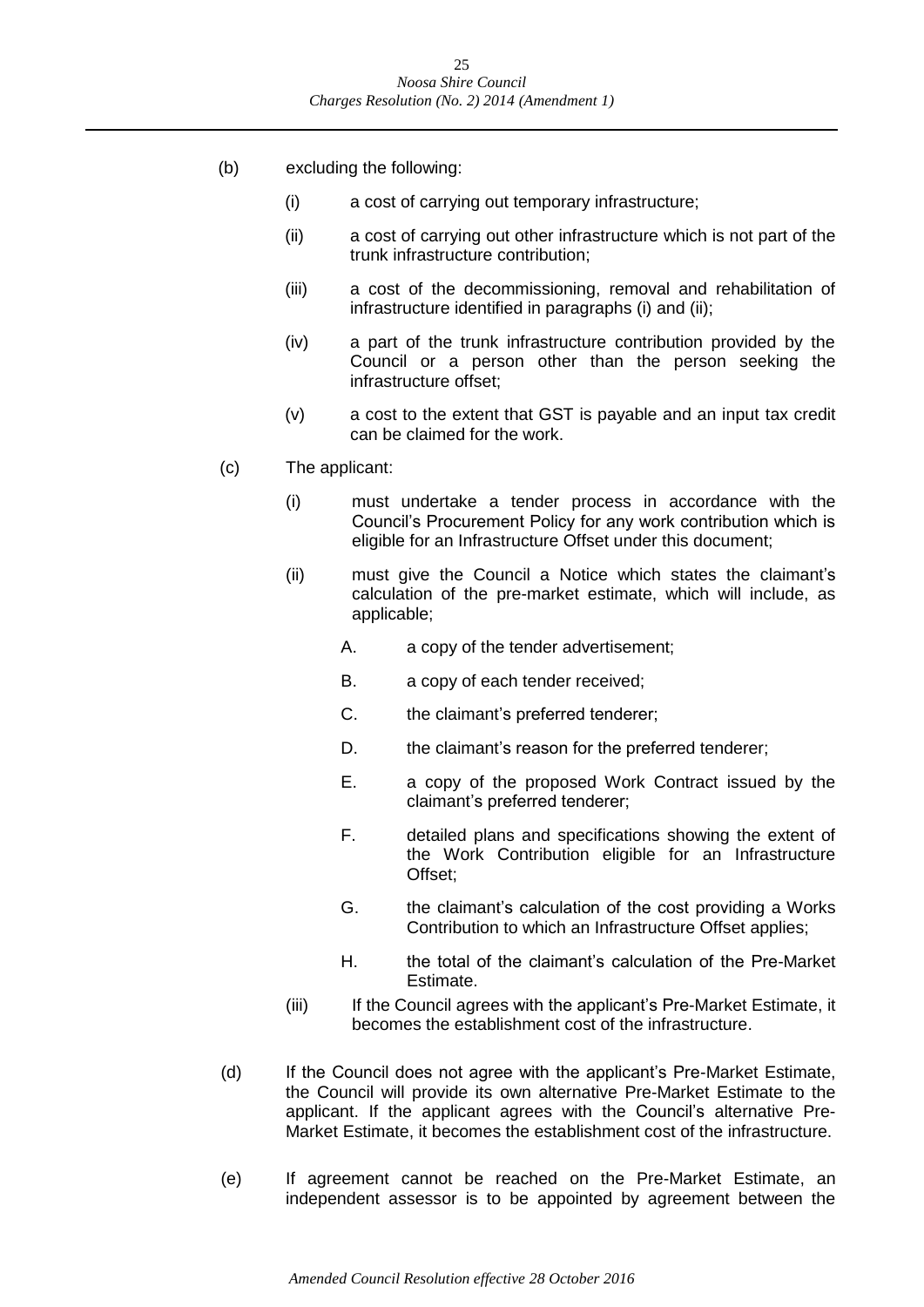Council and the applicant to determine the estimate. The cost of this independent assessment is to be equally shared between the local authority and the applicant and the amended cost estimate determined by the independent assessor becomes the establishment cost of the infrastructure.

However, if the Council and the applicant cannot reach agreement on the appointment of an independent assessor, the establishment cost of the infrastructure is determined by calculating the average of the previous two cost estimates prepared on behalf of the applicant and the Council respectively.

- (2) Where a notice is given by an applicant under s. 657 of SPA requesting a recalculation of the establishment cost for the trunk infrastructure that is land, the recalculated amount shall be the value estimated for the land based on the preapproved and pre-developed state of the land as follows:
	- a) The applicant, at their own cost, must provide to the Council a valuation of the specified land undertaken by a certified practicing valuer. If the Council accepts the valuation, the valuation is the establishment cost of the infrastructure.
	- (b) If the Council does not agree with the applicant's valuation, the Council will provide its own alternative valuation to the applicant. If the applicant agrees with the Council's alternative Pre-Market Estimate, it becomes the establishment cost of the infrastructure.
	- (c) If agreement cannot be reached on the valuation, an independent assessor is to be appointed by agreement between the Council and the applicant to determine the estimate. The cost of this independent assessment is to be equally shared between the local authority and the applicant and the amended valuation estimate determined by the independent assessor becomes the establishment cost of the infrastructure.

However, if the Council and the applicant cannot reach agreement on the appointment of an independent assessor, the establishment cost of the infrastructure is determined by calculating the average of the previous two valuation estimates prepared on behalf of the applicant and the Council respectively.

## <span id="page-25-0"></span>**12. Refund of an unused infrastructure offset**

#### <span id="page-25-1"></span>**12.1 Purpose**

Section 12 states the Council's policy for a refund of an unused infrastructure offset for provision of trunk infrastructure.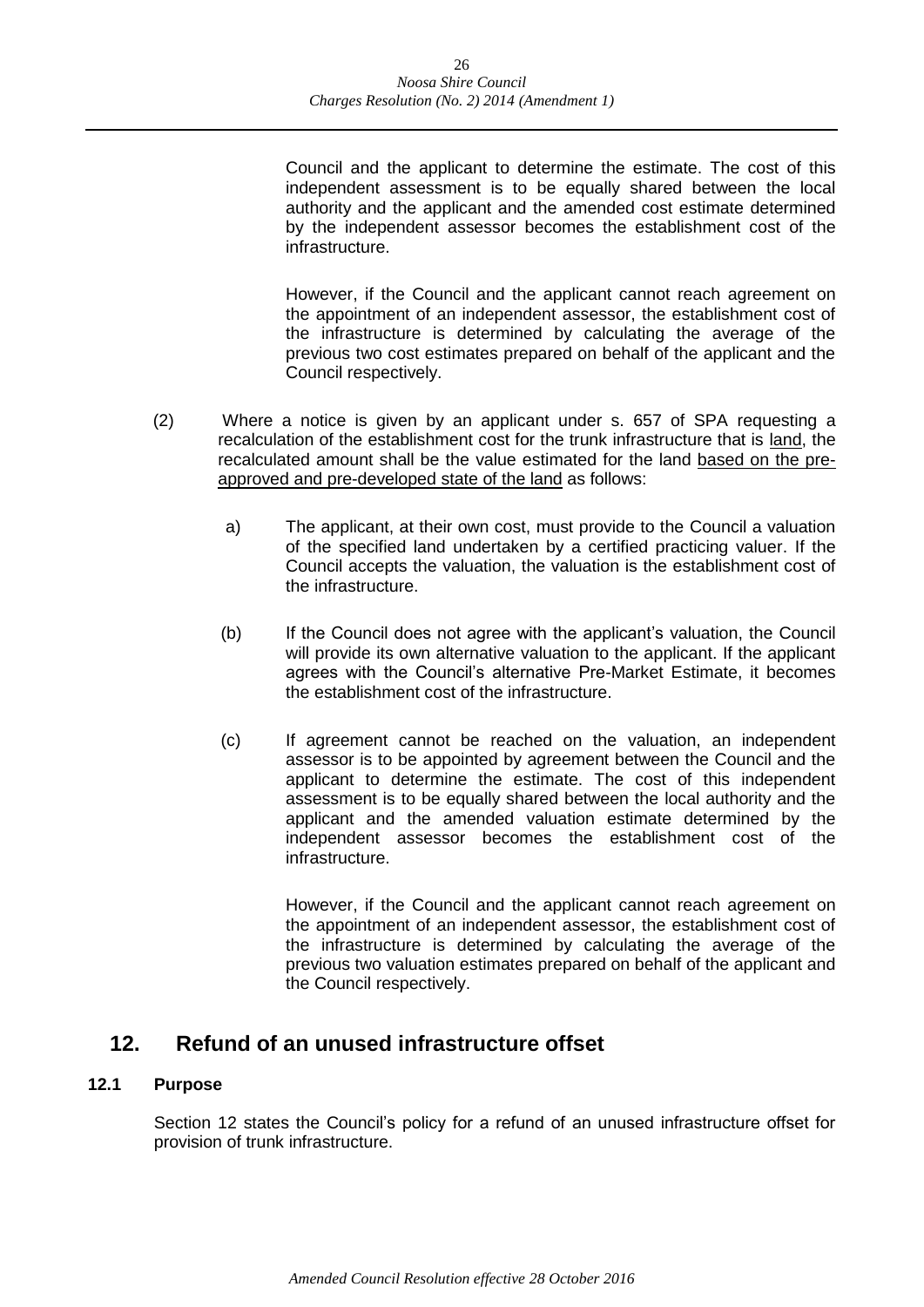#### <span id="page-26-0"></span>**12.2 Application of section**

Section 12 applies where:

- (a) the development to which the trunk infrastructure relates has been lawfully completed;
- (b) the trunk infrastructure is planned under this document to service the development of other premises and has been completed and handed over to Council;
- (c) the amount of the value of an infrastructure offset has not been fully offset against a levied infrastructure charge to which the trunk infrastructure relates.

#### <span id="page-26-1"></span>**12.3 Payment of a refund**

- (1) A refund will be paid by Council (as applicable) to the applicant in accordance with the following:
	- (a) the refund will not exceed the value of the unused infrastructure offset and is not subject to indexation;
	- (b) The amounts and timing of refund payments will be made as follows:
		- (i) for refund amounts up to \$150,000, the payment will occur in the December quarter in the financial year following completion of the works and handover of the trunk infrastructure to Council; and
		- (ii) for remaining refund balance amounts over \$150,000 up to \$500,000 the payment will occur in the December quarter in the second financial year following completion of the works and handover of the trunk infrastructure to Council; and
		- (iii) for any remaining refund balance amounts over \$500,000, the payment will occur in the December quarter in the third financial year following completion of the works and handover of the trunk infrastructure to Council.

#### <span id="page-26-2"></span>**13. CONVERSION APPLICATIONS**

#### <span id="page-26-3"></span>**13.1 Purpose**

Section 13 states the Council's criteria for consideration and assessment of applications to convert non-trunk infrastructure to trunk infrastructure.

#### <span id="page-26-4"></span>**13.2 Application of section**

- (1) This section applies if:
	- (a) a condition of a development approval requires non-trunk infrastructure to be provided; and
	- (b) the construction of the non-trunk infrastructure has not started.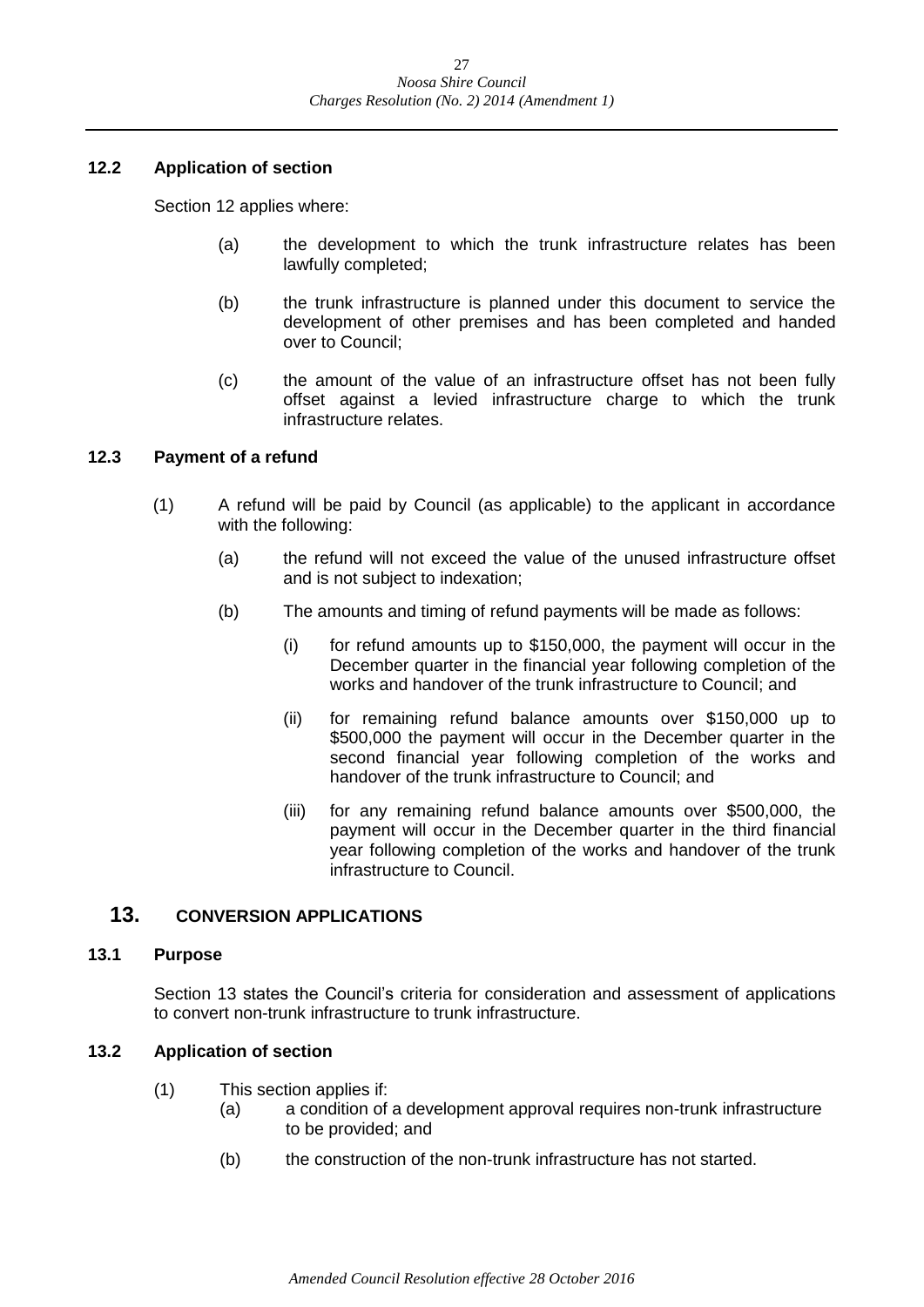#### <span id="page-27-0"></span>**13.3 Conversion application process**

- (1) An applicant may apply to the local government to convert non-trunk infrastructure to trunk infrastructure.
- (2) The application must be made in writing using the prescribed form (the conversion application).
- (3) The local government must, within the required period (see section 660 (6) of SPA), decide the conversion application having regard to the criteria for deciding the application stated in section 13.6.
- (4) At any time before deciding the conversion application, the local government may give a notice to the applicant requiring the applicant to give information that the local government reasonably needs to make the decision (see section 660(4) of the SPA for notice requirements).

#### <span id="page-27-1"></span>**13.4 Notice of decision**

- (1) As soon as practicable after deciding the conversion application, the local government must give the applicant notice of the decision.
- (2) If the decision is not to convert non-trunk infrastructure to trunk infrastructure, the notice must be an information notice about the decision.
- (3) If the decision is to convert non-trunk infrastructure to trunk infrastructure, the written notice must state:
	- (a) that the infrastructure is trunk infrastructure
	- (b) if the infrastructure will be conditioned as a necessary infrastructure condition
	- (c) if an offset or refund applies
	- (d) if an offset or refund applies, the details of that offset or refund.

#### <span id="page-27-2"></span>**13.5 Effect of conversion application decision**

- (1) If the local government has decided to convert non-trunk infrastructure to trunk infrastructure, it may amend the development approval by imposing a necessary infrastructure condition for the trunk infrastructure.
- (2) If a necessary infrastructure condition is imposed, the local government must give either an infrastructure charges notice or an amended infrastructure charges notice including details of the offset or refund.

#### <span id="page-27-3"></span>**13.6 Criteria for deciding a conversion application**

- (1) Each of the following criteria must be met for non-trunk infrastructure to be converted to trunk infrastructure :
	- (a) the infrastructure services development that is-
		- (i) consistent with the assumptions about the type, scale, location or timing of future development stated in the LGIP; and
		- (ii) for premises completely inside the PIA.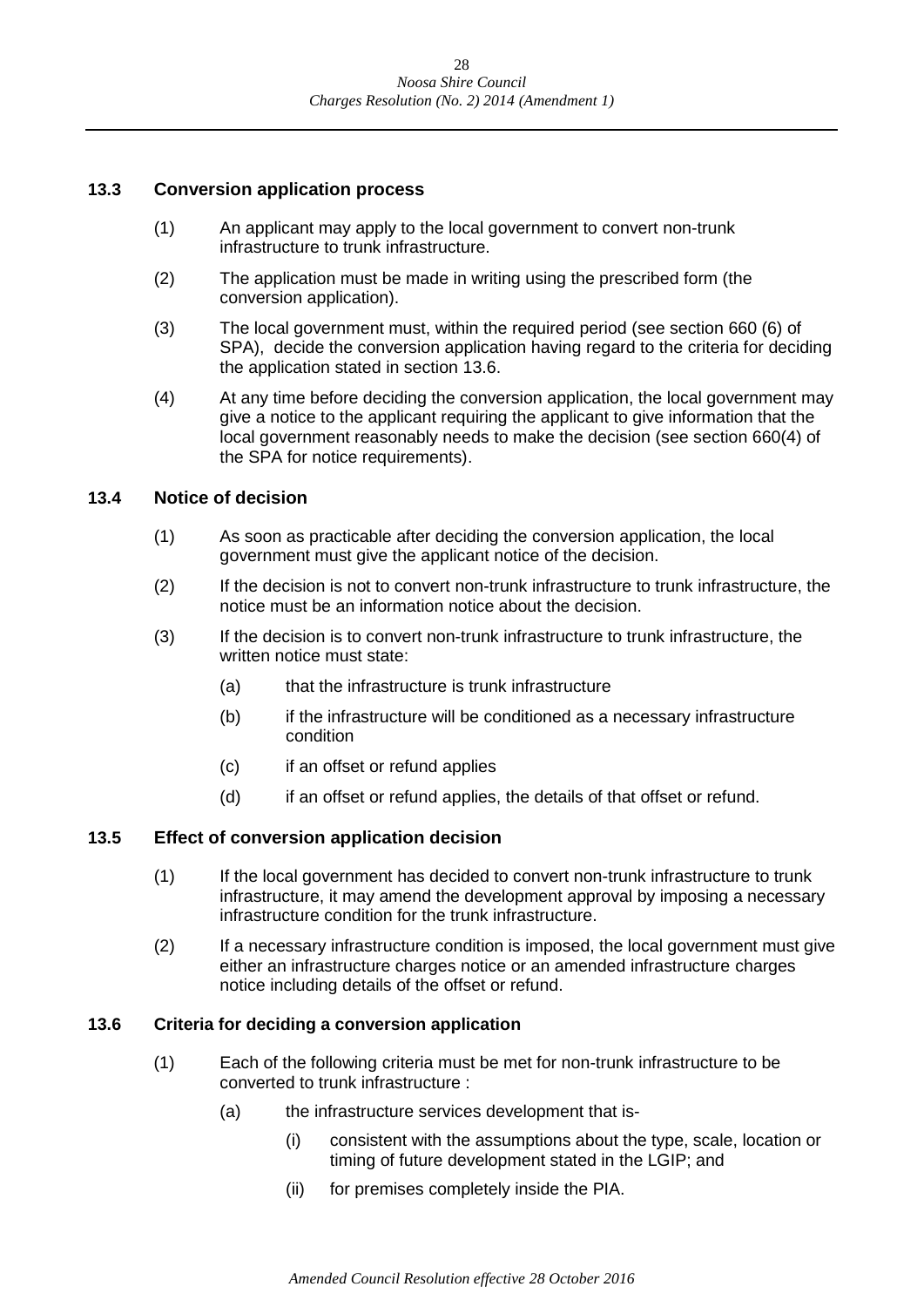- (b) construction of the infrastructure has not yet started
- (c) the infrastructure is inconsistent with the requirements for non-trunk infrastructure stated in section 665 of the SPA
- (d) the infrastructure is owned or will be owned by the local government
- (e) the infrastructure is not temporary infrastructure
- (f) the infrastructure will be used by other development
- (g) the type, capacity and function of the infrastructure is:
	- (i) consistent with the trunk infrastructure identified in the local government's LGIP *and the examples of trunk infrastructure identified for a network in Table 13.1*
	- (ii) *inconsistent with the examples of non-trunk infrastructure identified for a network in Table 13.1*
- (h) the type, size and location of the infrastructure is the most cost effective option for servicing multiple developments in the area.
- (i) the infrastructure could have been planned by the local government without knowing the detailed layout of lot reconfigurations or the design details for material change of use applications in the area. That is, the infrastructure could have been planned during preparation of the LGIP using only the planned density assumptions stated in the LGIP.
- (2) The **most cost effective option** for trunk infrastructure provision means the least cost option based upon the life cycle cost of the infrastructure required to service future urban development in the area at the desired standard of service.

#### **Table 13.1 – Examples of trunk infrastructure and non-trunk infrastructure for Council's networks**

| Infrastructure network | <b>Examples of trunk infrastructure</b>                                                                                   | <b>Examples of non-trunk infrastructure</b>                                                                          |
|------------------------|---------------------------------------------------------------------------------------------------------------------------|----------------------------------------------------------------------------------------------------------------------|
|                        |                                                                                                                           |                                                                                                                      |
| <b>Stormwater</b>      | Land and/or works for:                                                                                                    | Land and/or works for:                                                                                               |
|                        | the following stormwater infrastructure<br>items which service a minimum of 300<br>residential lots or equivalent demand: | Privately<br>owned<br>stormwater<br>$\bullet$<br>infrastructure (e.g. dams, retention<br>basins on private property) |
|                        | Bio-retention swale<br>$\bigcirc$                                                                                         | bulk<br>stormwater<br>infrastructure<br>$\bullet$                                                                    |
|                        | Channel<br>$\circ$                                                                                                        | owned by state or state entity                                                                                       |
|                        | Culvert<br>$\circ$                                                                                                        | following<br>the<br>stormwater<br>$\bullet$                                                                          |
|                        | Pipe<br>O                                                                                                                 | infrastructure items which service                                                                                   |
|                        | Revegetation<br>$\circ$                                                                                                   | less than 300 residential<br>lots or<br>equivalent demand:                                                           |
|                        | Stormwater quality devices<br>O                                                                                           | Bio-retention swale<br>$\Omega$                                                                                      |
|                        | Retention basin / wetland<br>$\circ$                                                                                      | Channel<br>$\Omega$                                                                                                  |
|                        | Detention basin<br>O                                                                                                      | Culvert<br>$\Omega$                                                                                                  |
|                        |                                                                                                                           | Pipe<br>$\circ$                                                                                                      |
|                        |                                                                                                                           | Revegetation<br>$\circ$                                                                                              |
|                        |                                                                                                                           | Stormwater quality devices<br>$\circ$                                                                                |
|                        |                                                                                                                           | Retention basin / wetland<br>$\Omega$                                                                                |
|                        |                                                                                                                           | Detention basin<br>$\Omega$                                                                                          |